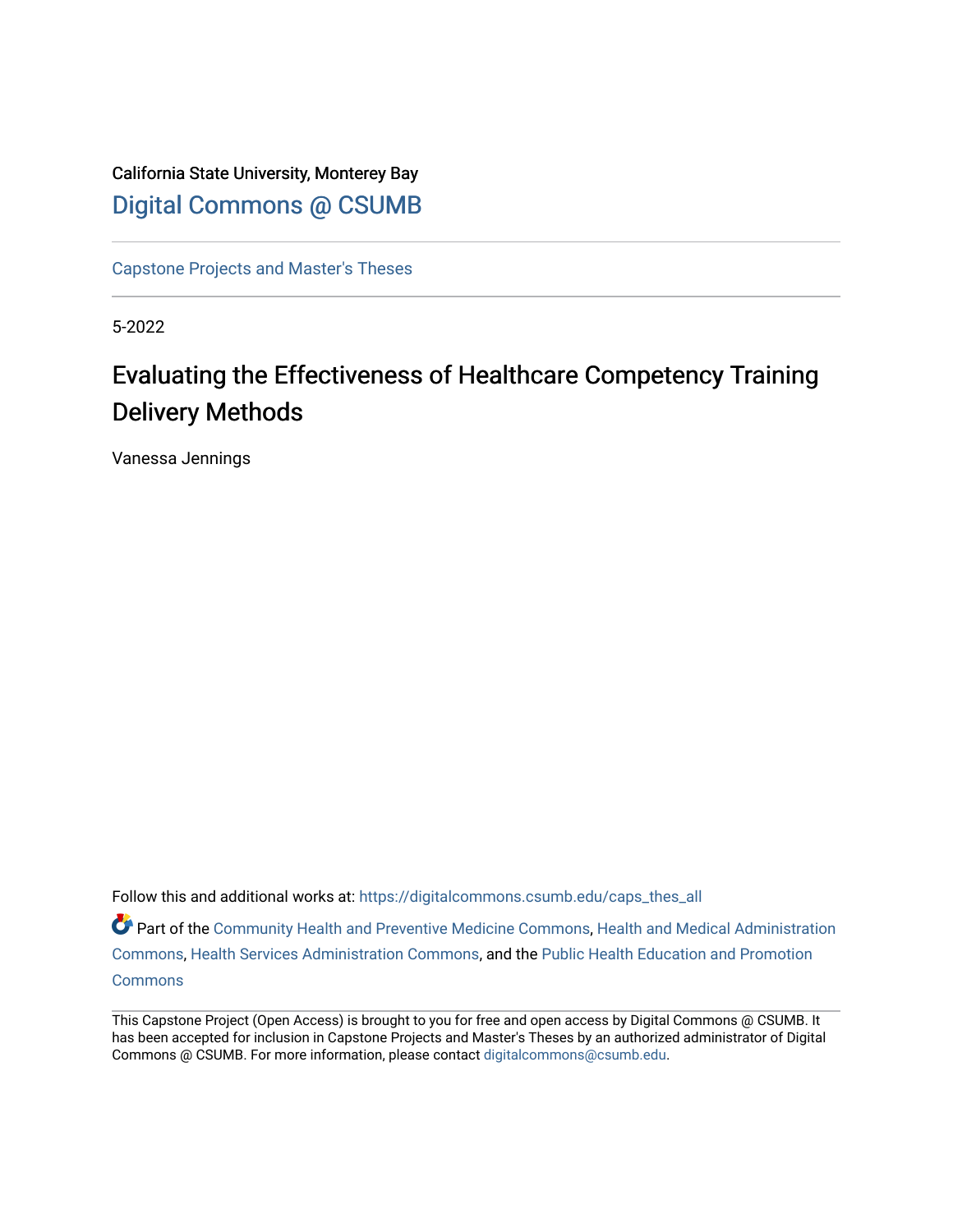# **Evaluating the Effectiveness of Healthcare Competency Training Delivery Methods**

Vanessa Jennings

Central Coast VNA and Hospice — Quinn Junghans

Collaborative Health & Human Services

Department of Health, Human Services and Public Policy

California State University Monterey Bay

April 29, 2022

# **Author Note**

Vanessa Jennings, Department of Health Human Services and Public Policy, California State University Monterey Bay. This research was supported by Central Coast VNA and Hospice. Correspondence concerning this article should be addressed to Vanessa Jennings, California State University Monterey Bay, 100 Campus Center, Seaside, CA, 93955. Contact: [vjennings@csumb.edu](mailto:vjennings@csumb.edu).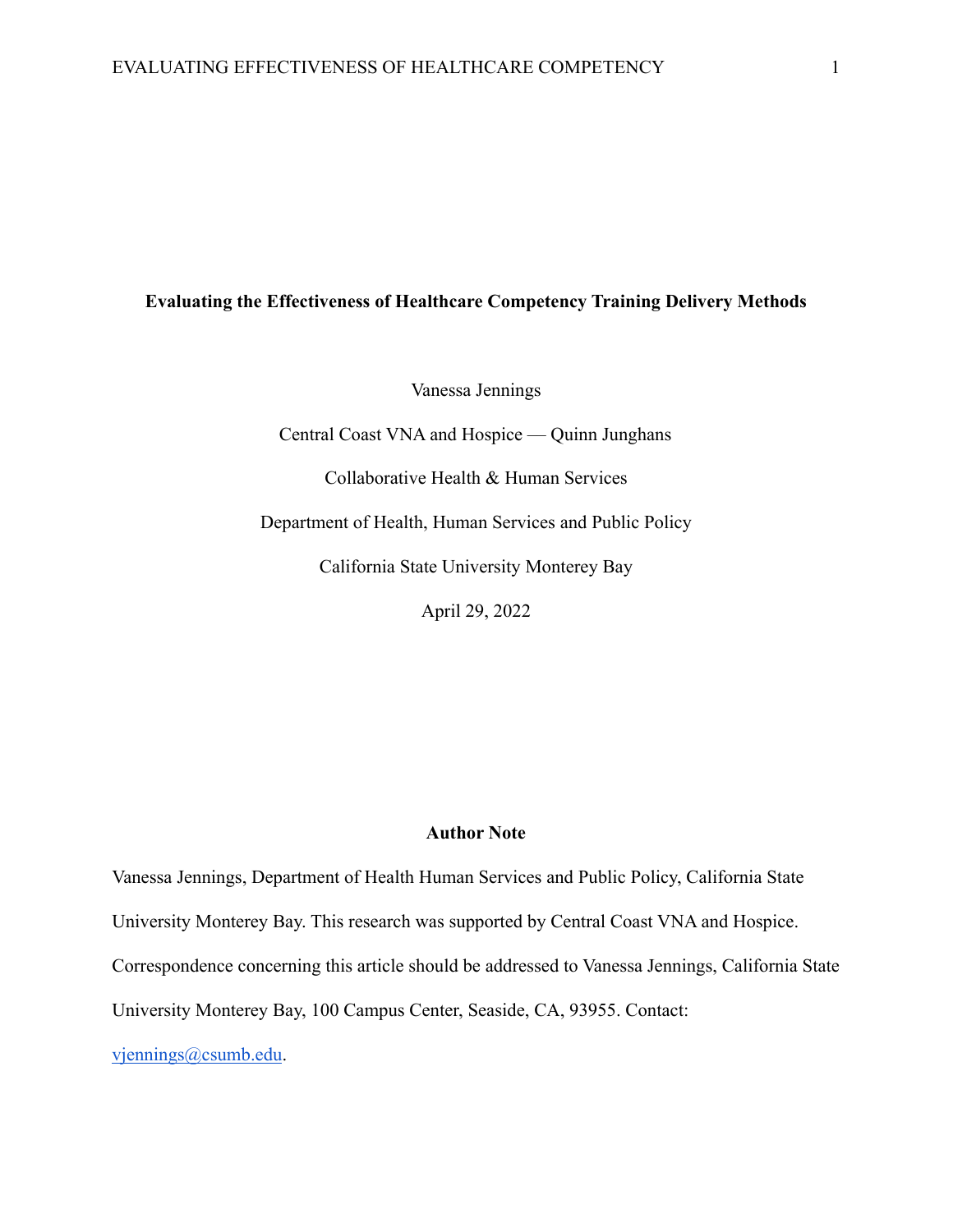#### **Abstract**

Decades of research express the need to strengthen the trust between minority groups and the healthcare system through addressing and reducing cross-cultural miscommunication. Though Central Coast VNA and Hospice is a well-established organization, the rate at which underrepresented individuals (i.e., LatinX, Asian, African American, Pacific Islander) access their services is low. Issues contributing to the low number of underrepresented individuals include language barriers, a poorly structured system, and a lack of cultural competency training among the staff. The result is an underserved population, a failure to meet the agency's mission, and a perpetuation of systemic racism. To address this problem, the capstone project asked staff to participate in a training seminar that delivered cultural literacy curriculum through five methods and used multiple surveys to analyze their effectiveness. Findings revealed a need for change in training and procedures and affirmed the demand for greater cultural literacy awareness and education.

*Keywords:* cultural competency, healthcare training, healthcare disparities, minority groups, cultural literacy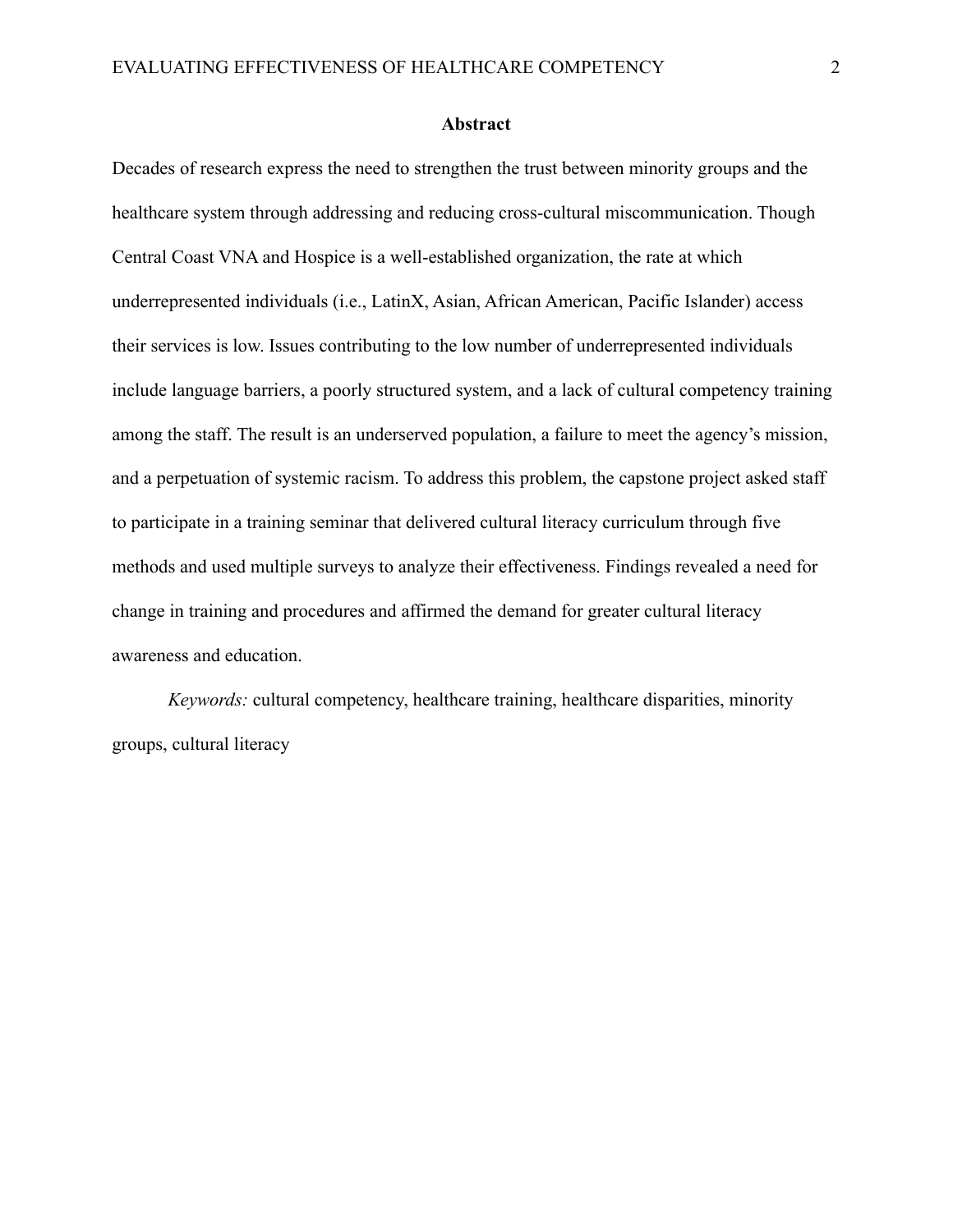# **Evaluating the Effectiveness of Healthcare Competency Training Delivery Methods Agency and Communities Served**

Central Coast Visiting Nurse Association and Hospice, commonly called VNA, is a leading nonprofit multidimensional health care organization that has served multiple communities throughout the tri-county areas since the 1950s (CCVNA, 2020). Central Coast VNA and Hospice focuses on community health, home health, and hospice programs serving around 2,500 patients with no specific gender, age, or ethnicity among the tri-county areas but most predominantly in Monterey County. This project addresses the staff from various departments within the organization, including Hospice, Home Health, and Administration.

# **Problem Description**

# **Problem Definition**

Although VNA works hard to adhere to its strong mission statement and even more efficient visions, improvements can be made to advance its foundational goals. One improvement is an increased focus on cultural competence. Cultural competency is defined as developing personal awareness and sensitivity through cultural education to be able to recognize, understand, and interact with individuals from different cultures or belief systems c The 2020 US Census reported that nearly 80% of Monterey County's population identifies with the various ethnicities considered minorities (including LatinX, Asian, African American, Pacific Islander, etc.). However, VNA's 2021 patient demographics differ from the county census regarding ethnicity and race, with 89% of VNA's patients having an unknown or unreported demographic and race. The high rates of ethnically diverse groups but low rates of patients accessing VNA services expose the underlying issue of needed improvement on the low rates of people of color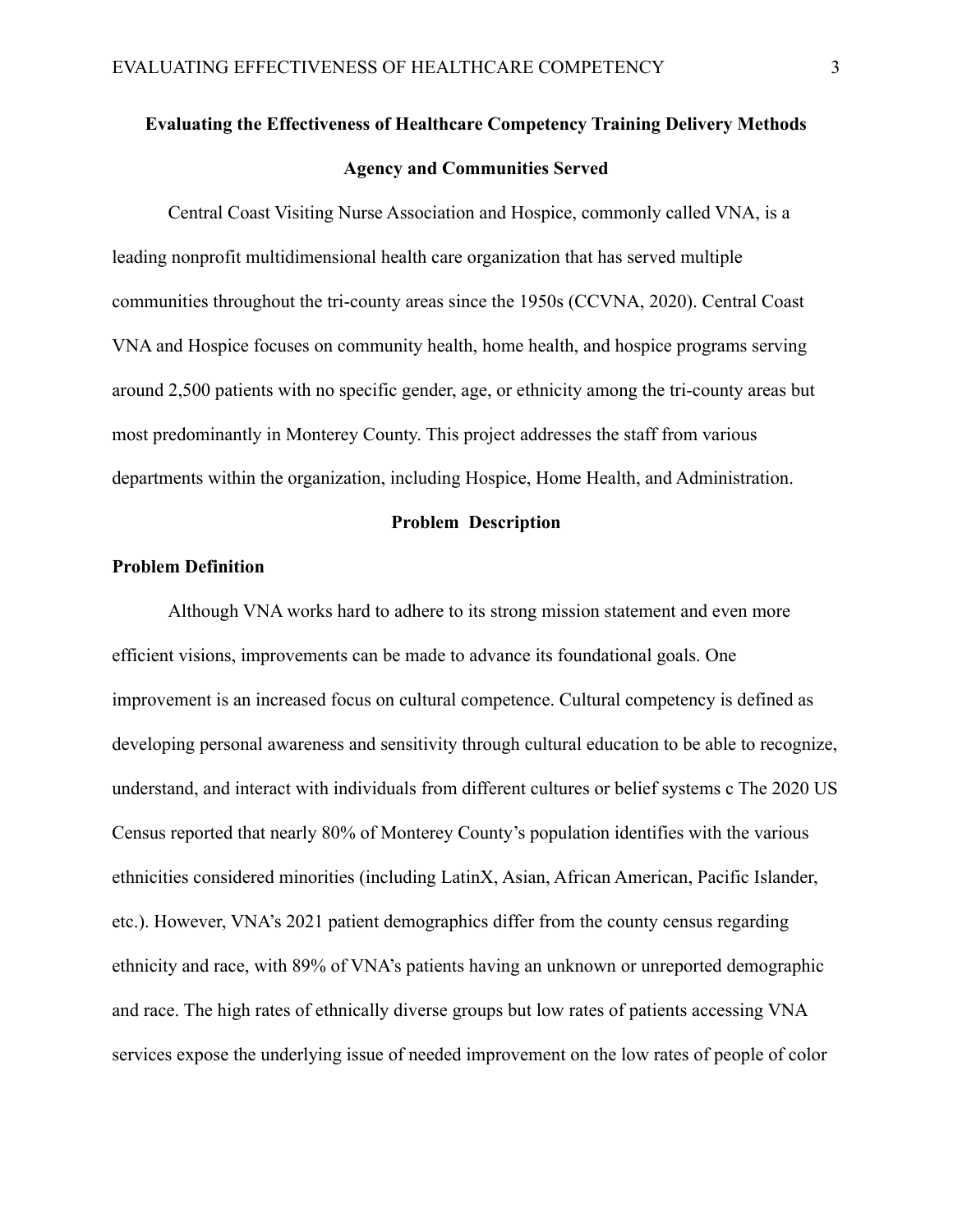seeking or acquiring the services offered. As a result, the focus is on analyzing the understanding of cultural competence amongst VNA staff by identifying the flaws within their current competency training and delivery methods to distinguish the most effective training method.

# **Contributing Factors**

# *Language Barriers*

Monterey County is home to a large population of individuals who experience communication barriers when accessing the benefits offered by the county (Monterey County Civil Rights Office, 2018). Monterey County residents speaking languages other than English create a language barrier among health services that lack adequate staff, such as translators and bilingual speakers. As a result, they are unable to accommodate their language barriers adequately. Additionally, the Monterey County Census (2021) reported that 55% of the population predominantly speaks a language other than English. Yet, VNA lacks any bilingual incentives or pay raises, so they do not require, endorse, or promote bilingual staff nor track the percentage of bilingual staff. As a result, VNA staff that are not bilingual rely on a translation service for assistance in communication. The most popular form is a translation service accessed via telephone, which reduces the quality of care by making it less personable, and technological delays can frustrate the patient.

### *Poorly-Structured Healthcare System*

The healthcare system is embedded with racial injustice and the barriers that populations of color face are the foundation of this system. Fear and lack of access to healthcare among the diverse people of Monterey County are two of many examples of the poorly structured system. On a national level, lack of healthcare insurance, lack of financial resources, legal obstacles, lack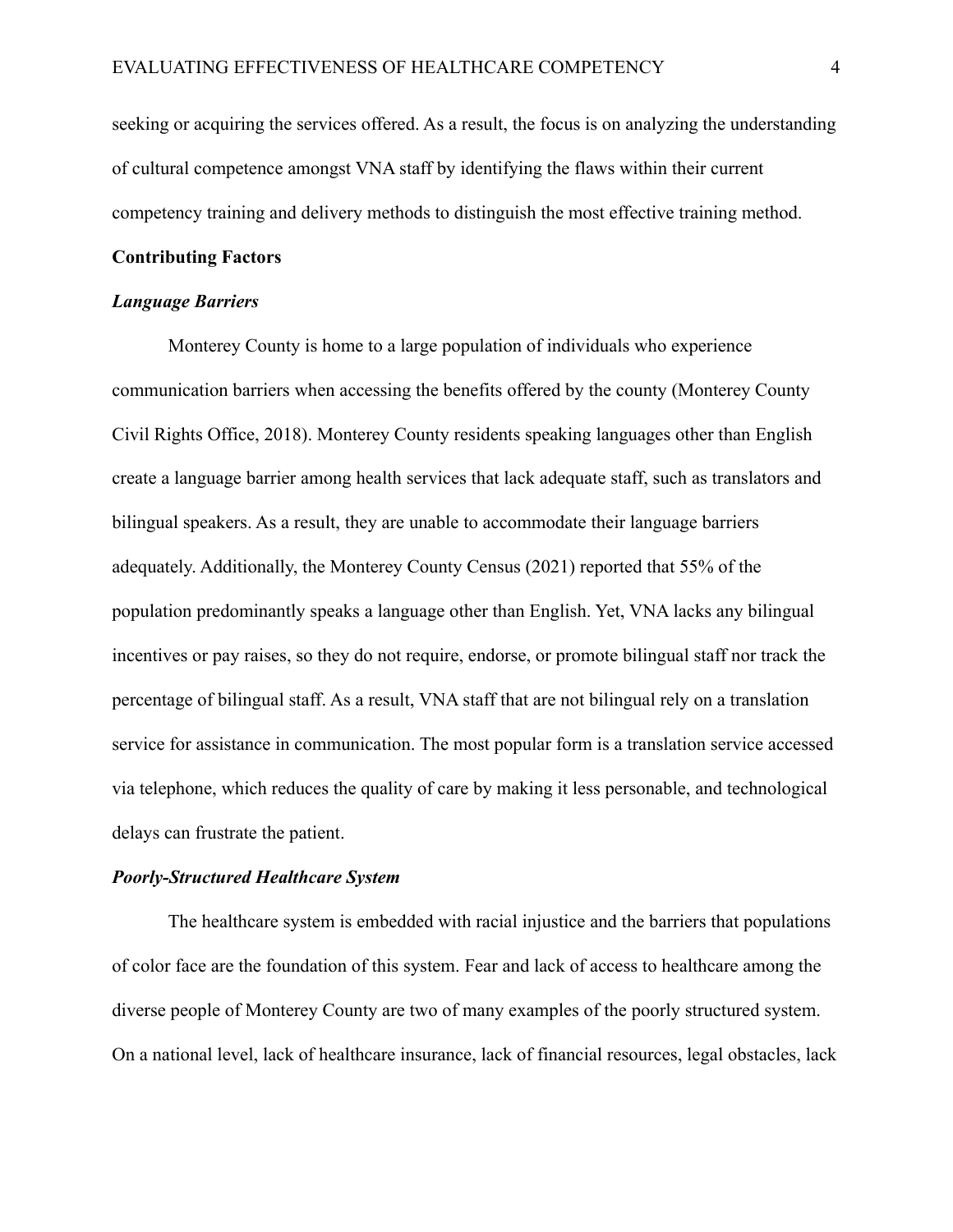of transportation, inconvenient appointment times and lengths, and irregular sources of care are all reported contributing factors to the poor structure of the healthcare system (Dr. Ananya Mandal, 2019). Nationally and locally, these barriers result in various cultures and ethnicities lacking accurate representation in the healthcare system. The 2020 Health Needs Assessment of Monterey County reported healthcare access and delivery as the second-highest need due to the lack of representation, fear, and poor access amongst ethnically diverse groups (SVMH Management, 2020). There is a desperate need to strengthen healthcare access and delivery to better support the largely underrepresented groups of the community, which can be absolved through more robust outreach programs and addressing the poor understanding of the health care services available within VNA.

# *Lack of Cultural Competency Education/Training*

Additionally, there is a lack of cultural competency training and education amongst staff. All healthcare staff must complete mandatory annual training competencies on a wide range of topics. According to the US Department of Health and Human Services National Standards for Culturally and Linguistically Appropriate Services in Health Care along with the Liaison Committee for Medical Education and the Accreditation Council for Graduate Medical Education, the understanding of cultural competence can lead to improvement in the communication between physician and patient and the improvement in reducing health disparities and clinical outcomes so they are focused on promoted cultural literacy within healthcare education and professionals (Kripalani et al., 2006). Along with the importance and emphasis on cultural literacy, cultural humility is also recognized as a need in the healthcare system yet it ceases to become a requirement. The need of addressing the low-quality care and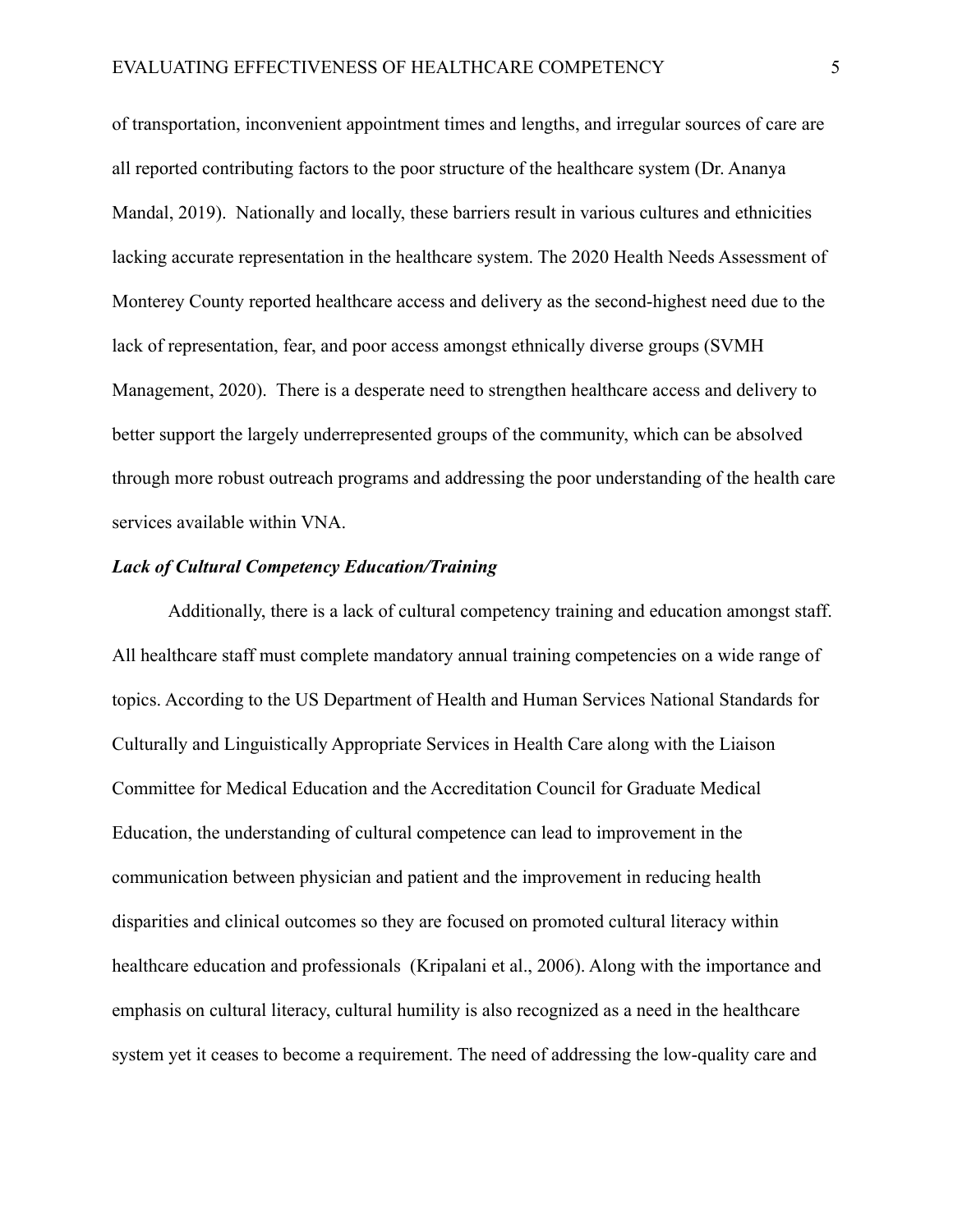lack of sensitivity and equity that fail to be seen by healthcare providers due to cross-cultural miscommunication can be resolved with a combination of cultural literacy and cultural humility education and training (Tulane University, 2021). However, there ceases to be an annual competency that focuses on various cultures within the community, their beliefs, and how to strengthen cross-cultural communication specifically amongst VNA staff members and patients.

#### **Consequences**

## *Underserved Population of Patients*

A consequence of the issue is underserving a large population of patients which can increase the mortality rates amongst minority groups in the midst of other things. When race, cultural and health literacy, and socioeconomics of a patient aren't acknowledged or respected then the patient's needs can't be met (Tulane University, 2021). With unmet needs and a lack of cultural competence, people of color choose to receive no healthcare rather than low-quality healthcare both on a national and local scale (Tulane University, 2021). Locally, when large groups of minorities in the community do not utilize VNA services, effective methods of preventive medicine fail. Underrepresented communities often lack immunizations, health promotion, and methods of rehabilitative medicine such as the comprehensive skilled services of the intermittent care provided at the comfort of a patient post-surgery, following an acute illness, and so on as provided by the organization (CCVNA, 2020). The lack of utilized care from VNA leads to higher infection rates and mortality rates due to inequitable care.

#### *Agency Mission and Vision Not Met*

The mission of VNA is to provide the "highest quality health care to residents of the Central Coast by meeting their individual needs in a caring, effective, honorable, and accessible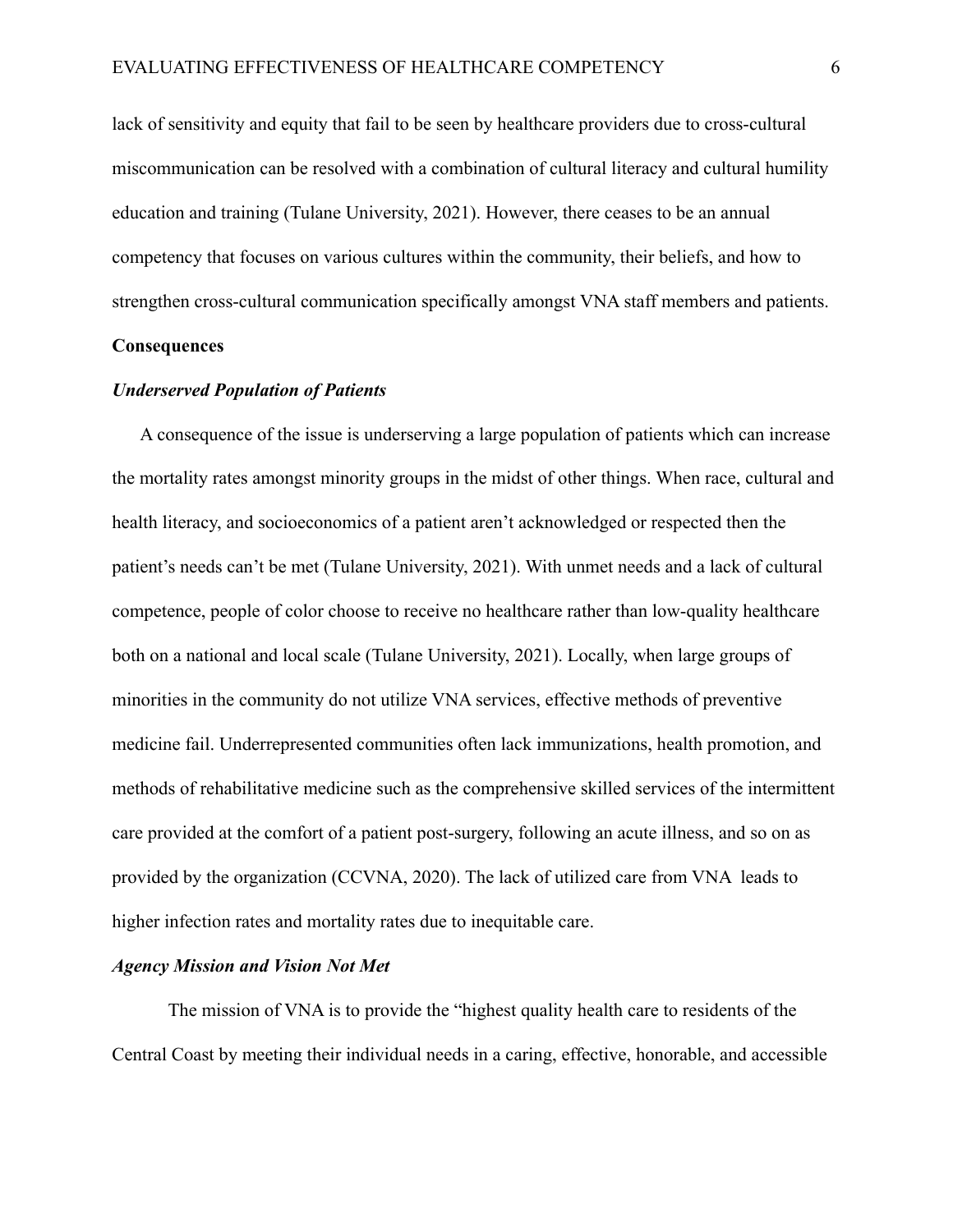manner." At the same time, their vision focuses on transformations of care and culture, achieving positive results daily, being a trustworthy and innovative program, and utilizing collaboration as they work to serve thousands of patients (CCVNA, 2020). However, to ensure the provision of utmost patient care, it is best to understand the origin of each patient. As of 2020, collected patient demographics revealed that 89% of VNA's patients have undisclosed or unknown race/ethnicities (CCVNA, 2020). This high rate of unknown race/ethnicities contributes to the barriers to minorities' access to healthcare services. These factors lead VNA away from meeting its goals.

#### *Contributing to the Rise of Systemic Racism*

The downward trend in the representation of minority groups within VNA can lead to the escalation of systemic discrimination. Systemic discrimination is defined as unconscious biases and negative stereotypes often supported by institutional policies (Williams et al., 2020). Williams believed this should be a national priority to identify and implement efficient and proactive strategies that can work towards the elimination of racial inequities within the healthcare field (Williams et al., 2020). Healthcare providers are failing to recognize the differences between themselves and patients which inadvertently feeds into the deep-rooted social issue of systemic racism. A Massachusetts General Hospital researcher stated that multiple studies concluded that racial and ethnic health disparities are consistent in the last decade due to the poor-quality care minorities receive compared to white patients due to a lack of cultural competency (Betancourt, 2006). This issue should be addressed locally by preventing the risk through a vastly recognized organization such as VNA which can create a beacon of hope for the marginalized population amongst the vulnerable people within Monterey County.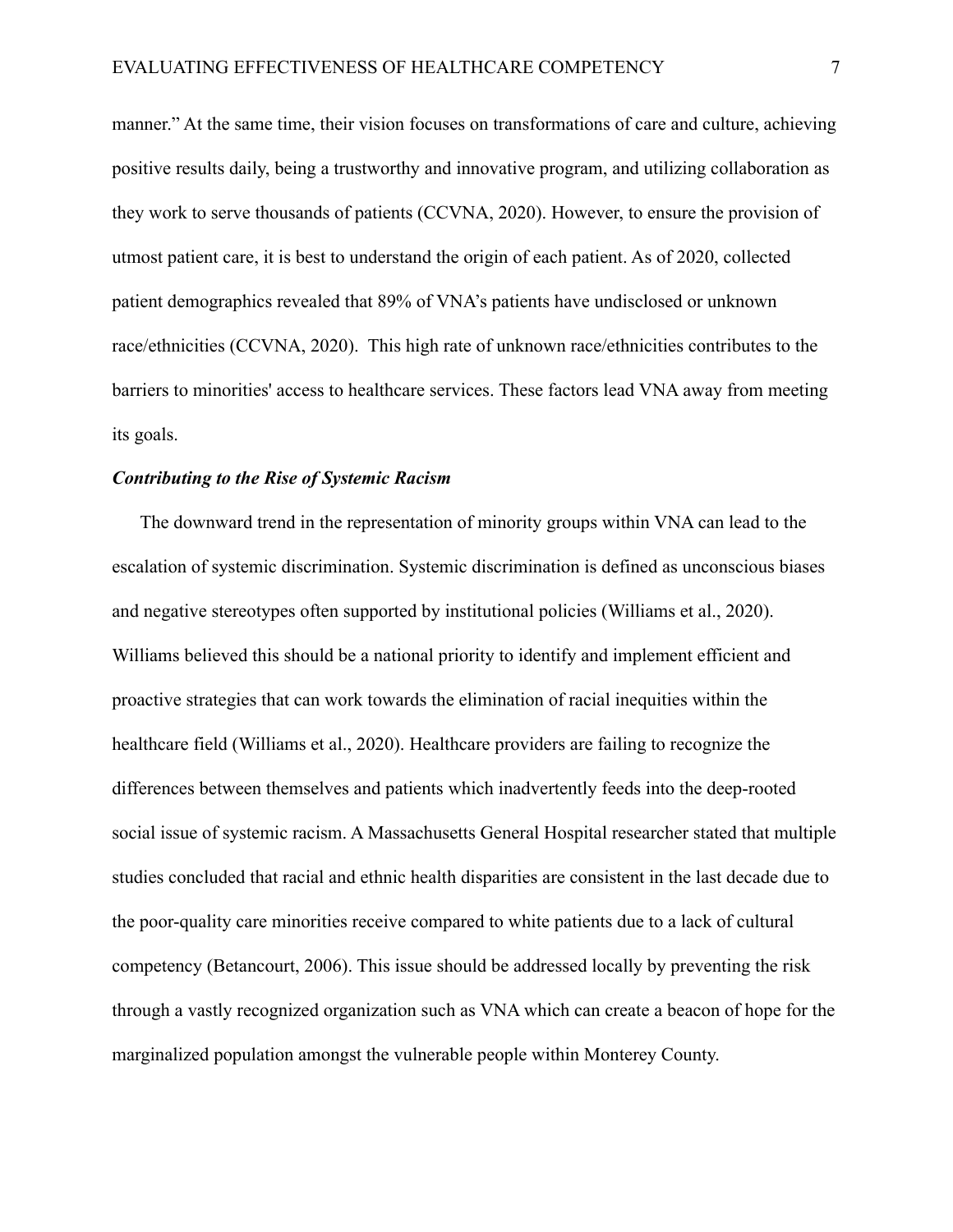## **Problem Model**



**Capstone Project Description and Justification**

#### **Project Description**

Absolving this issue can be done by analyzing the effectiveness of the different delivery methods of competency training to better create a practical and efficient cultural competency educational program to reduce cross-cultural miscommunication while increasing the number of patients served within minority groups. Working with the VNA CEO, HR department, and outreach department to complete the analysis, program development, and implementation will be a stepping stone towards reducing and eventually eliminating racial or ethnic disparities within our local healthcare system. Additionally, VNA can increase its impact and outreach to communities served through its established staff's renewed focus on providing the highest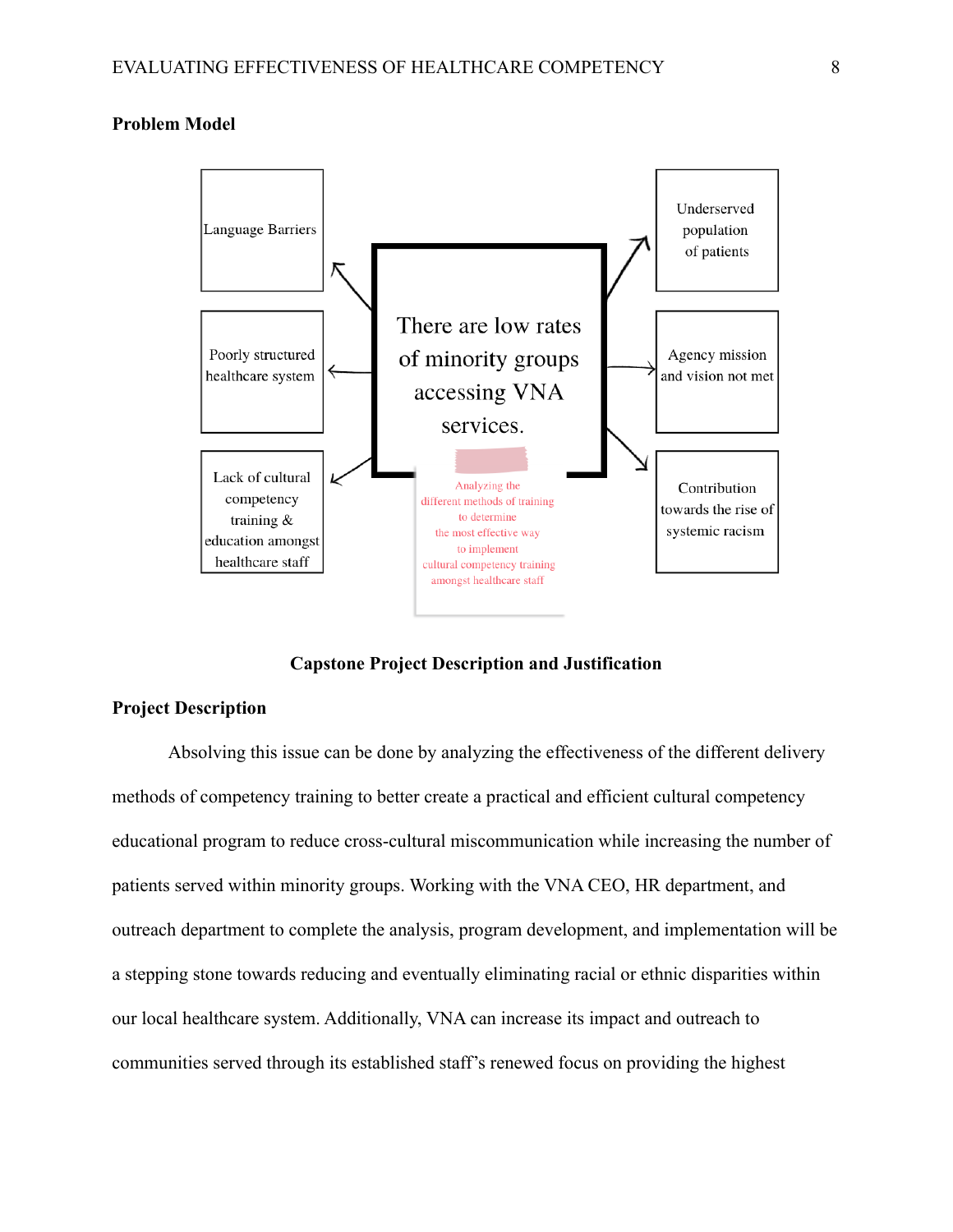quality and equitable care through a safer, more accessible environment for current and future patients. With this program, VNA can continue to deliver the highest quality of healthcare to all residents, which they aim to achieve as part of their mission.

# **Project Justification**

The healthcare field is a dominating and vital system within society, but it has flaws. There is a deep-rooted flaw of a lack of appropriate support, resources, and competence surrounding the beliefs and needs of minority groups. This flaw contributes to the underrepresentation of people of color within the healthcare system. Although this problem persists nationally, it is also a pressing issue within Monterey County. Central Coast VNA and Hospice serves nearly 3,000 patients. Yet, there are still low numbers of minorities throughout Monterey County accessing their services due to lack of representation, lack of knowledge and support, and language barriers. However, by focusing on training healthcare staff on cultural competency and its importance to patient care, the barriers to cross-cultural miscommunication can be reduced if not resolved.

By identifying the most efficient delivery method while emphasizing cultural literacy, this capstone project attempts to resolve the issue of a lack of underrepresented populations accessing VNA's offered health care services. A greater understanding of cultural competence amongst healthcare staff works towards increasing the quality of care and reducing cross-cultural miscommunication to create a stronger foundation for the dependency, trust, and accessibility between minority groups and the healthcare system. By addressing the factor of lack of awareness and education amongst healthcare staff, patients of color have a higher chance of receiving the highest quality care, which will allow them to be more susceptible and open to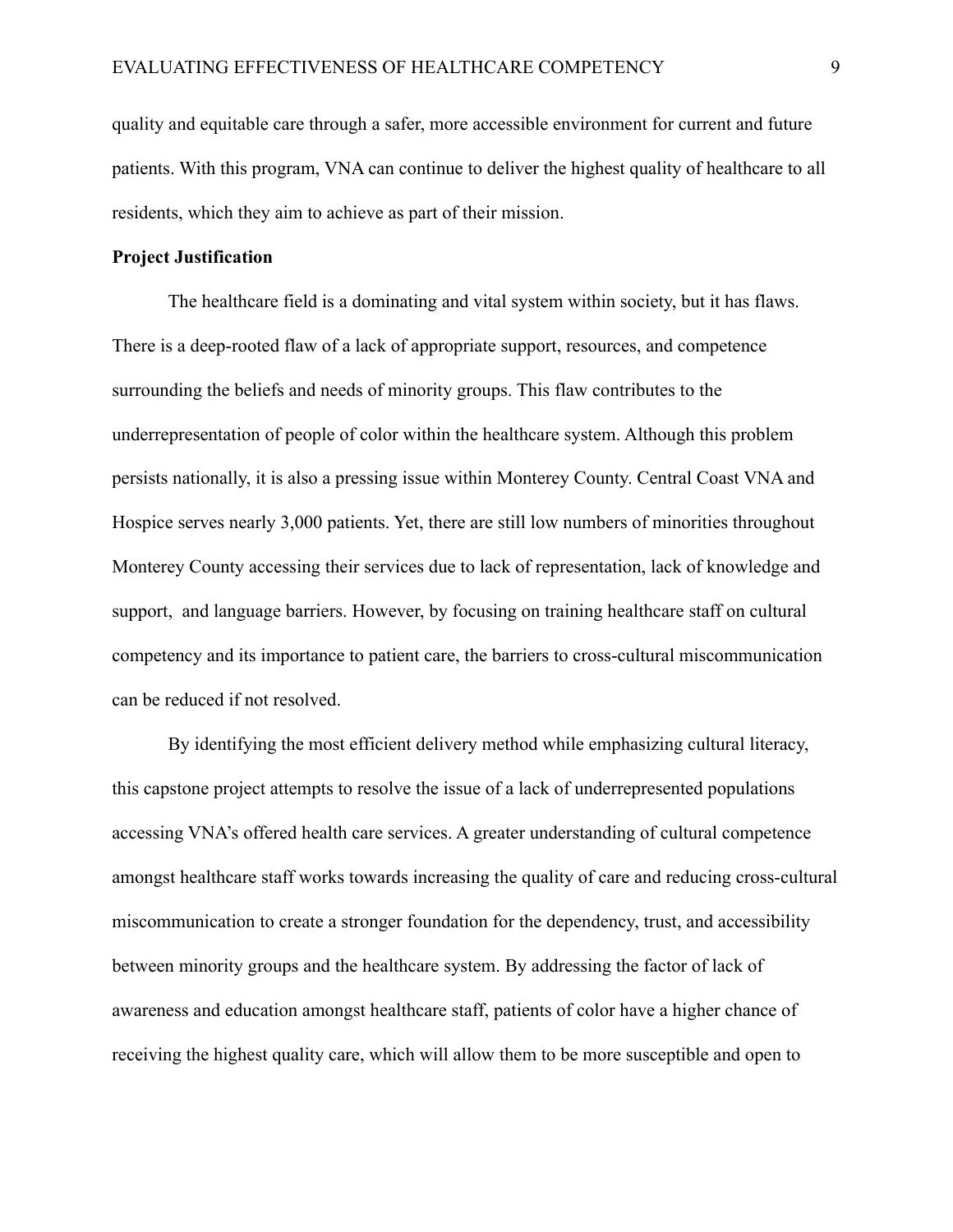health care services, treatments, and support. With communication models, five different training delivery methods, research, and dedication, this educational intervention-based training project will deliver a quality cultural literacy curriculum while monitoring staff satisfaction and subject receptivity through preliminary and post surveys. With the participation and feedback from VNA staff, the importance and understanding of cultural competency's effect on patient care, especially among underrepresented populations, can be evaluated while also discovering the most efficient training delivery method.

#### **Project Implementation**

This project was proposed to Volunteer Coordinator Quinn Junghans and received approval in the early stages of research and planning. From early February to mid-March 2022, the project's focus was on team formation, research collection, data analysis, and staff collaboration. To begin further research and data collection specific to the organization, meetings with HR Director Sandy Chamberlain and Compliance Director Eric Peterson were conducted. After careful collection and analysis of external research and internal research at VNA, the project's development began, and a participation survey was emailed to all VNA staff. This survey introduced the project and allowed staff to sign up to participate. By March 11, 2022, six staff members volunteered to participate, and those 6 became the project's core team members. With a formed team, a preliminary survey was created that discussed the planned advancement of the project, along with questions about the staff members' identity, educational and professional background, current understanding of cultural competency, and their opinions on VNA translation programs and training methods. The pending results of this survey led to phase 2 of the project.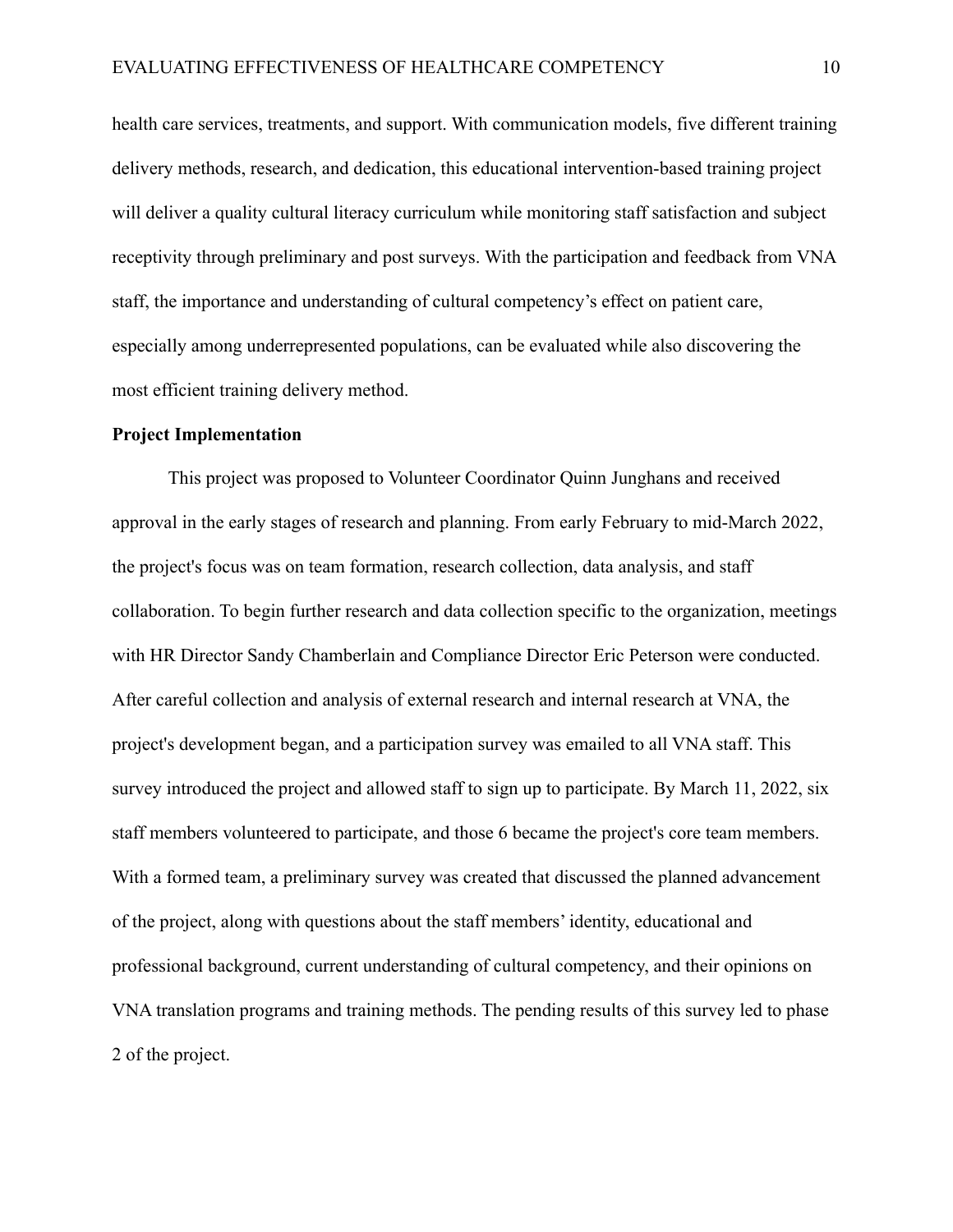This second phase was conducted in mid-March and focused on project creation and development. The received survey results indicated which ethnicities and races to focus on within the training seminar presentation and provided needed statistics to portray the need to strengthen staff programs. A training seminar presentation was developed and finalized with all of the collected information and data. The presentation discussed the need for cultural competence training, introduced and defined cultural competency, and then demonstrated five training delivery methods through knowledge- and skill-based activities focused on cultural literacy. The five methods discussed were practical skills, interactive education, direct observation, discussion, and promotional. The two communication models that coincided with the five methods were Kleinman's 8 Questions (1978) and the LEARN model (Berlin & Fowkes, 1983). A staff activity guide binder was created to coincide with the presentation and provide staff with deeper details and resources. The finalization of the seminar led to securing a date, time, and location for the presentation. With April 1, 2022 set as the presentation date, the project's final steps were developed and refined, such as incentive gift assembly, a post-seminar survey, and any last-minute needed revisions. With a set date and finalized materials, the project's third phase began.

The third and last phase was started and completed in the final weeks of March and the beginning of April 2022. This phase focused solely on implementation and evaluation. The seminar was hosted and concluded on April 1, 2022, with the core team's six members and two additional staff members. Following the seminar, a two-part post-seminar survey was conducted in which staff reflected on the seminar and rated the effectiveness and curriculum of the training through a scaled response system. By April 2, 2022, all responses were submitted, and a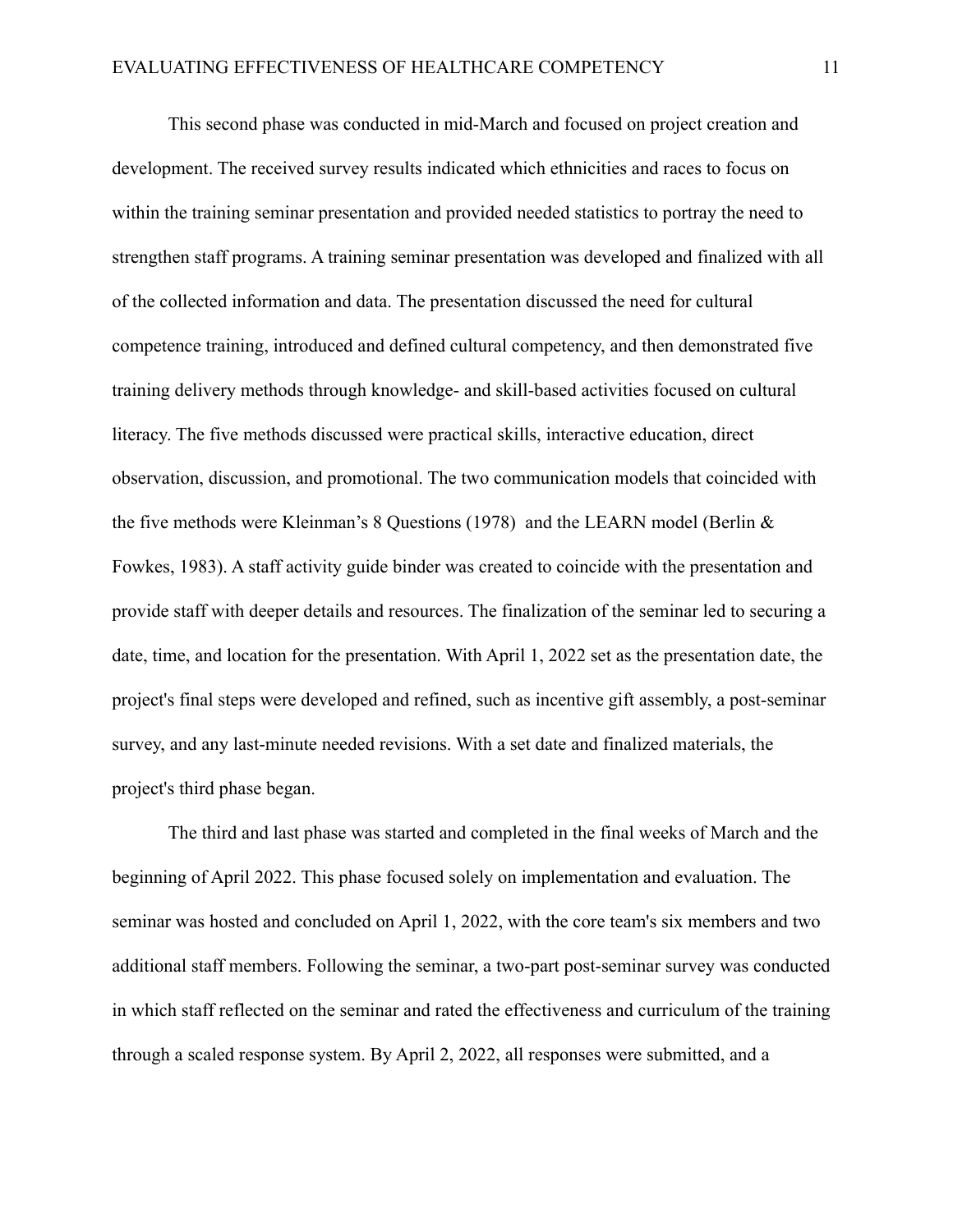complete evaluation was conducted to analyze the success and validity of the project. The project results prompted Compliance Director Eric Peterson to consider adding cultural competency as a required annual competence within VNA staff training and re-evaluate the effectiveness of the delivery methods of the current yearly staff training programs. A detailed timeline of implementation and scope of work can be found in Appendix A.

### **Assessment Plan**

By April 1, 2022, the targeted population of Central Coast VNA and Hospice staff will increase their awareness and knowledge of the impact of cultural competency by participating in a staff training seminar. The training will focus on finding an effective method of teaching new ideas and practices for health care staff as measured by Kirkpatrick's four-level training evaluation model (Kirkpatrick, 2012). The volunteer coordinator and I administered a preliminary survey before the seminar to measure the depth of knowledge about cultural competency and its impact. A final survey was collected at the end of the seminar to measure the learned knowledge and effectiveness.

#### **Expected Outcomes**

By the proposed date, five to ten staff members of approximately 250 VNA and Hospice staff will participate in the training seminar to expand the receptivity of cultural competency's impact on the quality of patient care. All participants of the staff training will identify one approach of the five as a more constructive method to better assume cultural competency within patient care. Ninety percent of those who participate in the staff training are expected to develop a greater understanding of cultural competency through creating a new understanding or furthering a current understanding. The collected data will be reported to and reviewed by VNA's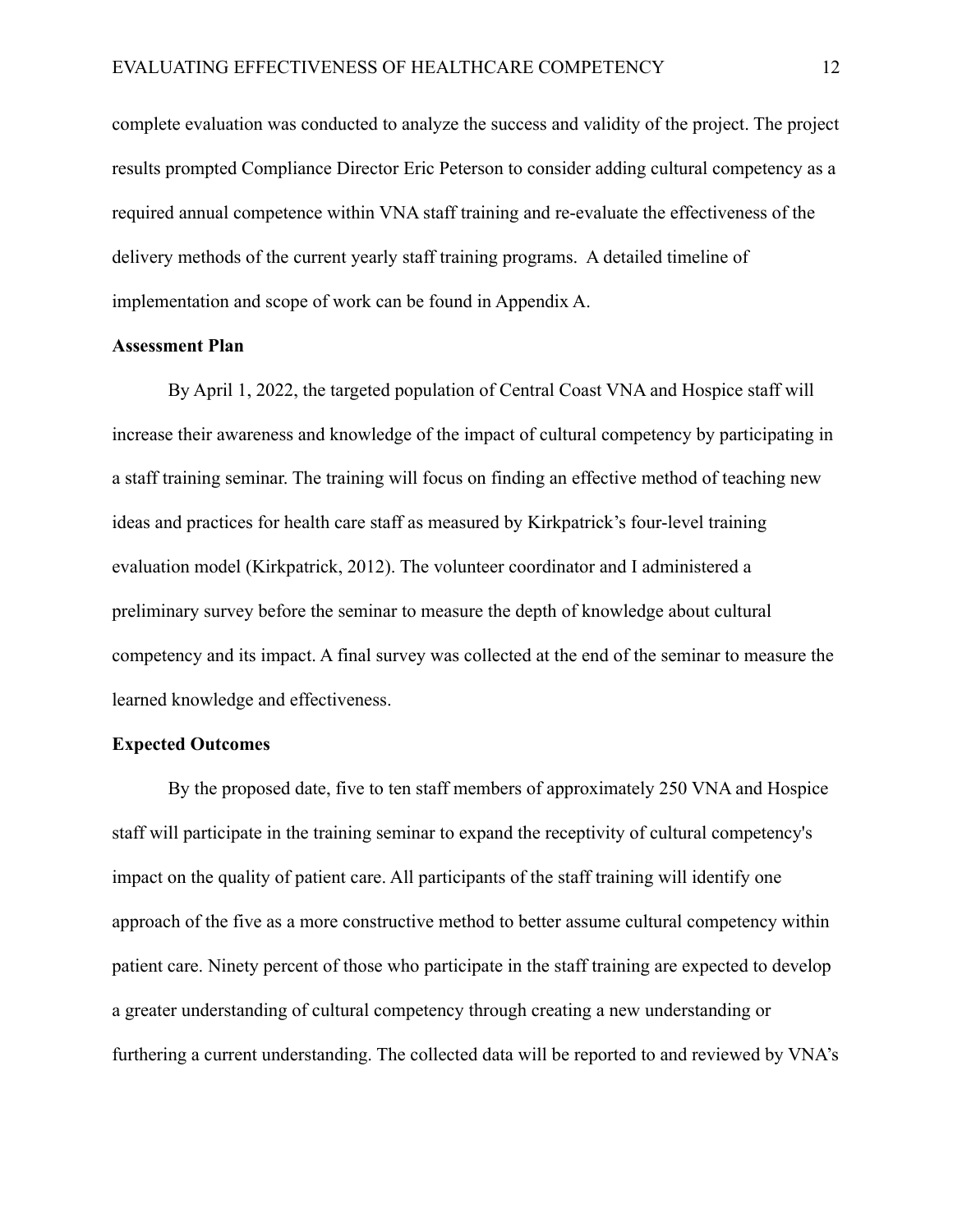Chief of Human Resources Officer and Compliance Director. The data can be utilized for future staff training implemented at the agency to develop more effective delivery methods for the yearly staff training and provide the directors with the needed criterion to modify the staff's required competencies by adding cultural competency as a required proficiency. Quinn Junghans, Eric Peterson (Compliance Director), and I will be responsible for implementing and measuring whether the objectives of this project are executed successfully.

#### **Project Results**

The Central Coast VNA staff who participated in the project verified the predicted outcomes. Participants attended a training seminar that thoroughly discussed cultural competency through five different training methods while also focusing on two communication models. Through the methods and models, participants were exposed to the significance and applicability of how training is delivered and the importance and impact cultural competency has on patient care. Following the seminar, a post-seminar survey was used to measure the project's success. The survey results, along with staff feedback, revealed and confirmed the need for a more effective training delivery method and the addition of cultural literacy to the annual competency requirements. The expected outcome was that 90% of participants would develop a greater understanding of cultural competency, but the survey revealed that 100% of participants furthered their awareness. Additionally, the survey affirmed a need for change in the delivery of yearly training, the addition of cultural competency, and a demand for greater translation services as expected. Attached are the pertinent results.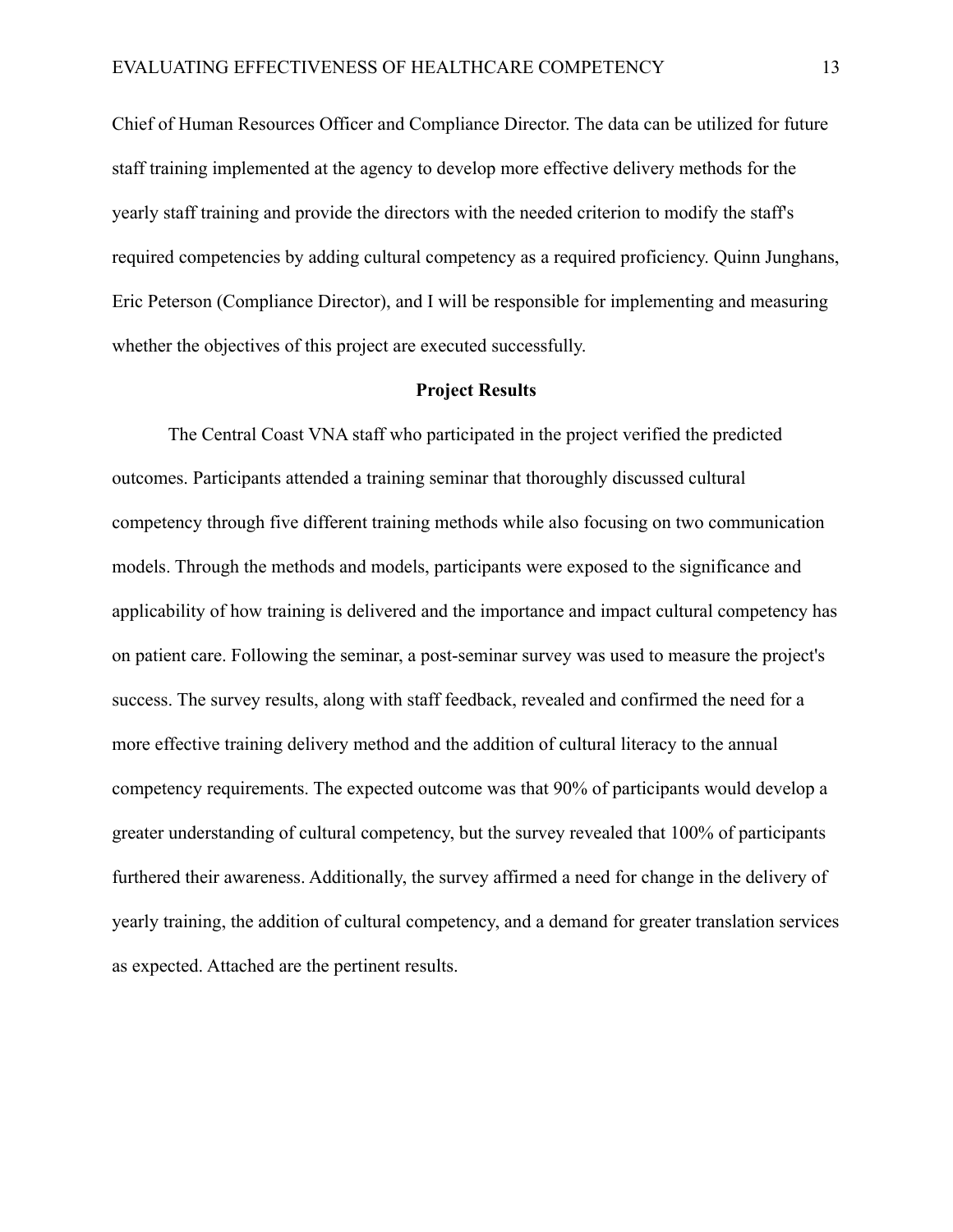**Question:** Do you find the yearly training methods could be improved?

**Participant Response:** 100% said yes, they believe training methods could be improved.



**Question:** Are you bilingual?

**Participant Response:** 100% said no, they are not bilingual.



**Question:** Do you ever need the assistance of a translator during a client/patient encounter?

**Participant Response:** 100% said yes, they use translation services during client/patient encounters.

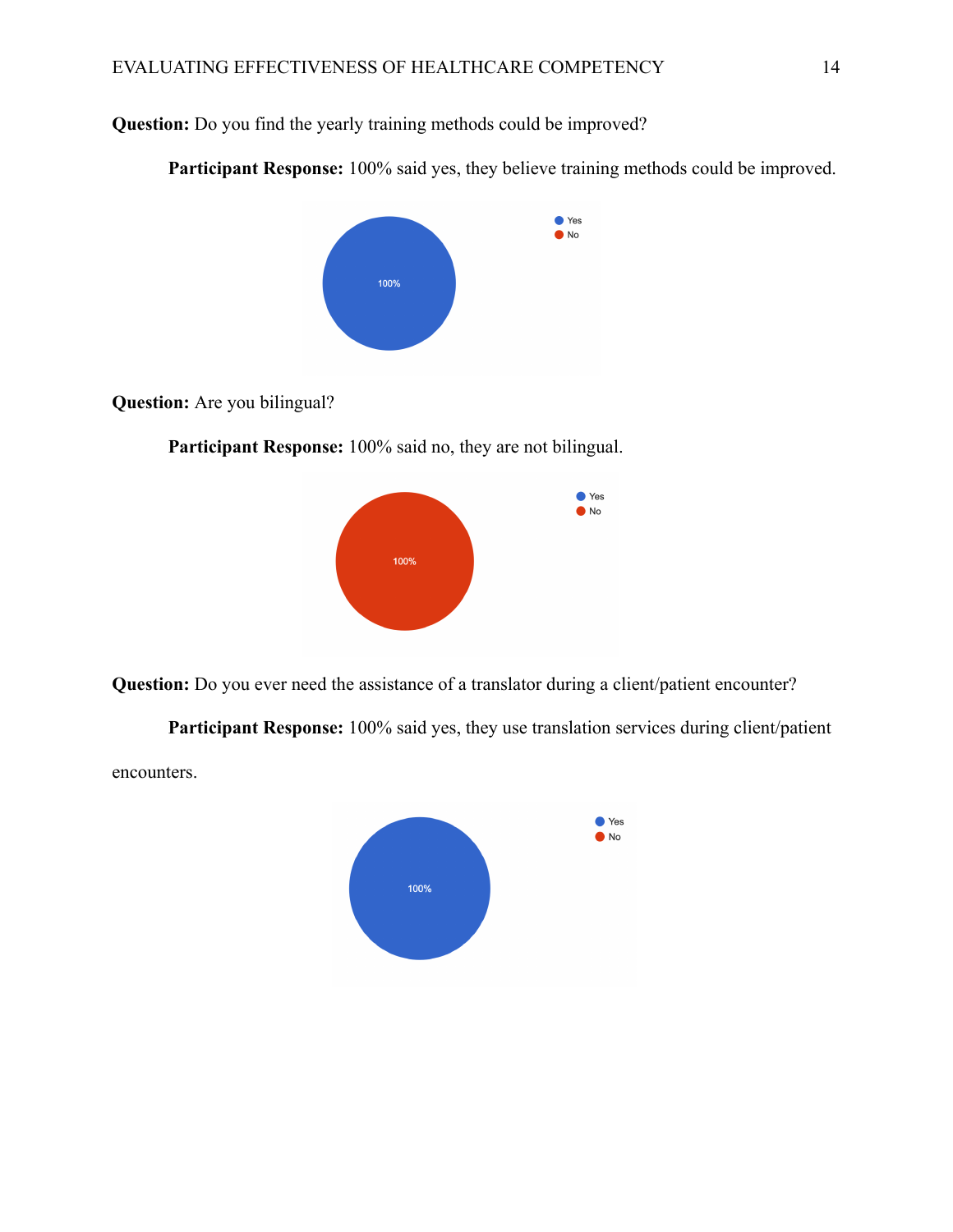**Question:** Do you notice any differences in the quality of patient care when a translation service is used compared to when it is not needed?

**Participant Response:** 75% responded yes, but 25% chose to write in a personal response, "Sometimes when using a translator the patients and/or their families don't want to give information through translator."



**Question:** Do you know what cultural competency is now?

**Participant Response:** 100% said yes, they had developed an understanding of cultural competency.



**Question:** Do you think cultural competency training could be useful in healthcare?



**Participant Response:** 100% said yes, training on this topic could be useful.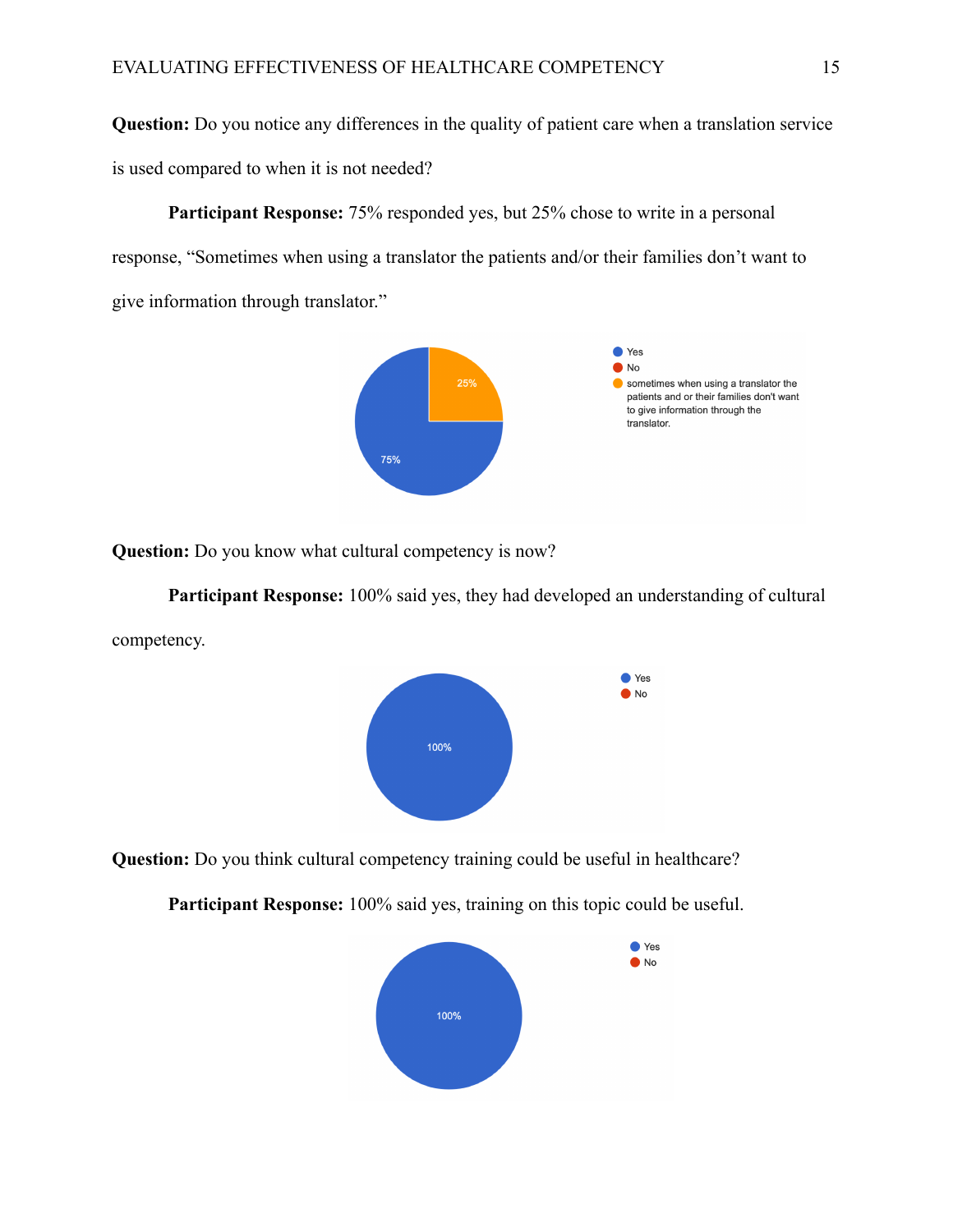**Question:** Do you think your coworkers could benefit from this training?

**Participant Response:** 100% said yes, they think this training should be passed on.



**Question:** Do you think implementing a yearly cultural competency would be useful and effective?



**Participant Response:** 100% said yes, they believe it is needed and effective.

As portrayed in the survey results, the project made an impact and sparked change where needed within staff training and development at VNA. With higher statistics than expected, the survey responses justified the project and supported the plea for transforming staff training through modifying the delivery method while also adding and emphasizing cultural literacy to the required curriculum. VNA's Chief Executive Officer, Jane Russo, took an interest in the project and verbally endorsed the need for change for the cause at hand. Jane Russo submitted feedback saying, "A job well done! I enjoyed the format and research of your work. Thank you for this awareness" (J. Russo, personal communication, April 1, 2022). Participants submitted feedback, such as "It was well put together and planned. There was a lot of good information and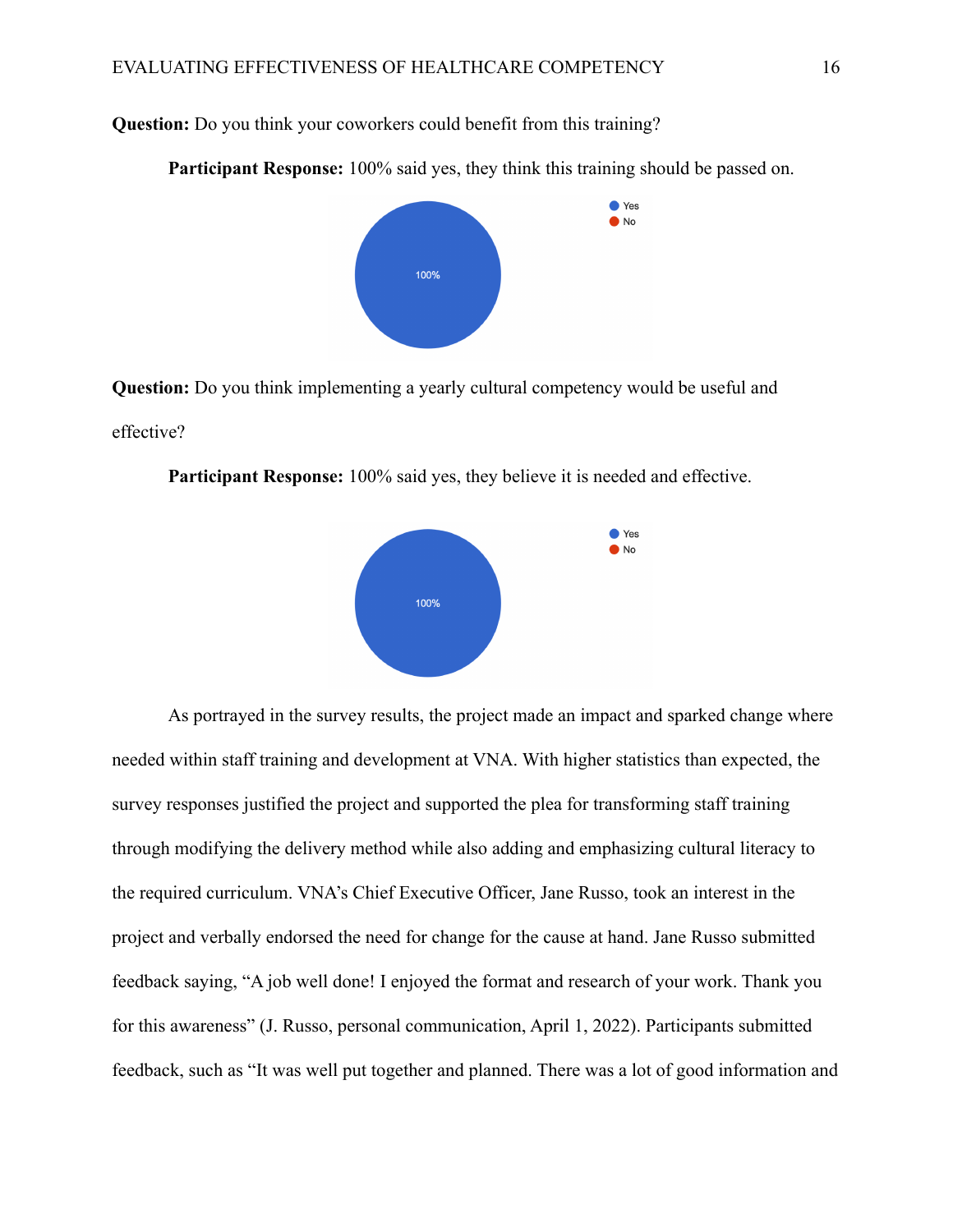the handbook is helpful to have on hand to look back on when needed" and "Thanks for putting this together! I hope you have the chance to continue developing this training. I appreciated the conversation around Kleinman's 8 questions. I think I have heard these at some point, but definitely not all in one place in this context. Thank you." The success of this project is measured through this collected data and the positive feedback, which was all passed on to the HR Director and Compliance Director at VNA for use at their discretion.

#### **Conclusion & Recommendations**

With the research, staff participation, and staff feedback, Central Coast VNA and Hospice can acknowledge the need for internal growth to address the issue of low rates of underrepresented populations accessing the organization's services. Recognizing the significance of training delivery amongst healthcare staff while emphasizing a cultural literacy curriculum addresses the contributing factor to the lack of cultural competence among healthcare staff. By focusing on the correlating factor of the issue and developing the means necessary, a potential solution was monitored and analyzed to identify the most effective resolution. The developed training seminar is the potential solution, but with implementation and outcomes, the project revealed that revising current organizational methods can yield effective results. The project results lead to the recommendation that the implementation and modifications regarding staff training be pursued further. Should the VNA directors choose to continue the direction of this project while utilizing their resources, the organization can easily strengthen its connection, communication, and outreach to the minority groups of Monterey County. It will not be an instant result, but the long-term impact will provide an essential change within the county's healthcare system with enough consistency and effort.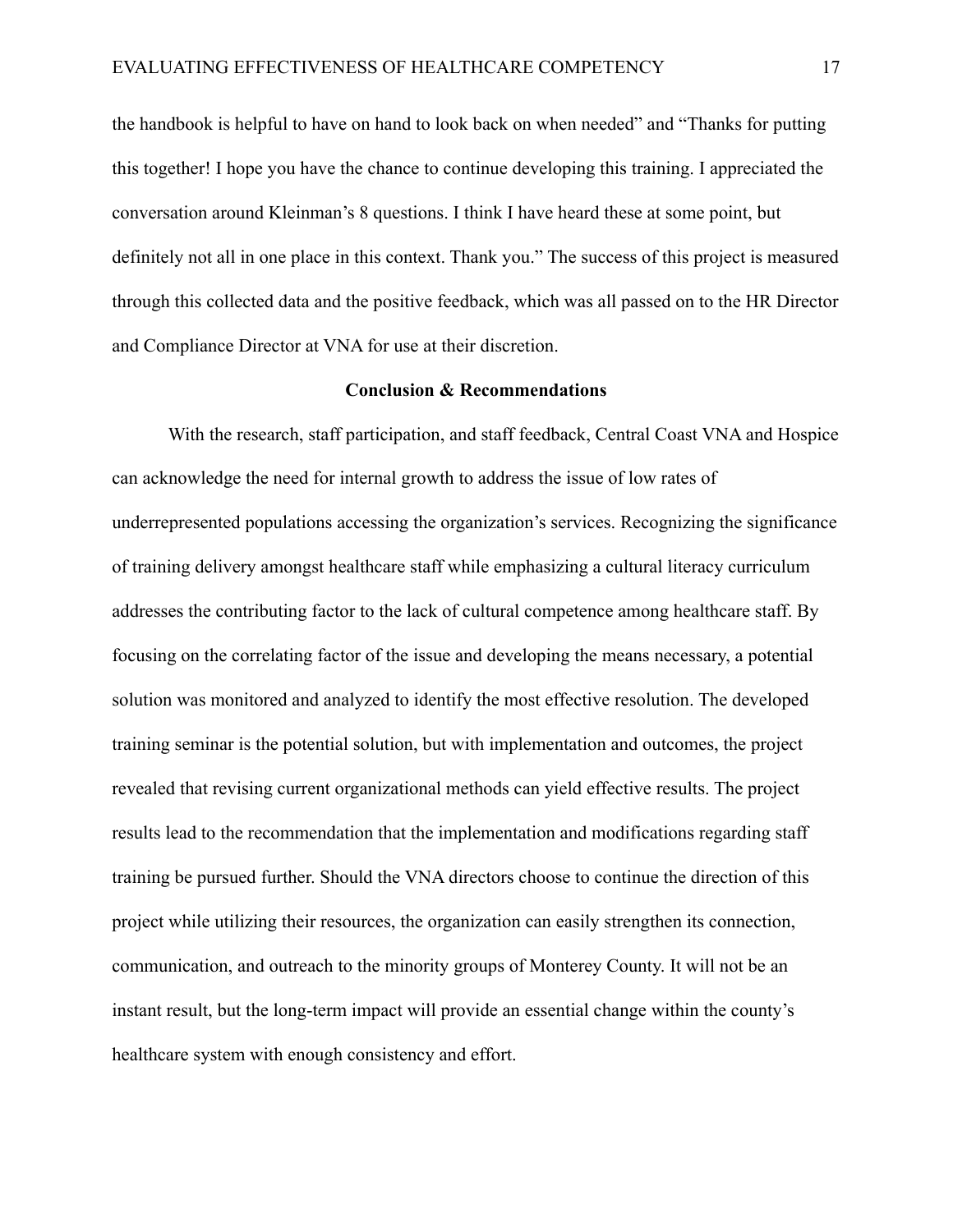#### **Personal Reflection**

My time at Central Coast VNA and Hospice was nothing short of amazing. I was allowed to expand my skills, knowledge, and expertise while connecting with my community in ways that I had not before. My passion has always laid in healthcare and the Collaborative Health and Human Services major, and this field practice has affirmed that passion. However, with this passion came a great sense of advocacy. Healthcare is not just about working within a vital social system to treat and heal people of the community; it is also about serving and supporting each community member. These qualities coincide with creating a more robust system. However, as times change, the needs of individuals change as well, which can lead to a lack of awareness and education on new advancements or social innovations. It is hard to recognize when better support and resources are needed to benefit the community and patients served. But, with fresh eyes, it can be seen and acknowledged.

VNA has been a significant organization within Monterey County since the early 1950s and continues to adapt to the advancements to accommodate the community's needs. In my first year at VNA, I worked in clinic intake with the wellness team at vaccination clinics. These clinics were hosted throughout Monterey County and served various populations. My placement allowed me to work one on one with hundreds of patients while working closely with various levels of staff at VNA. The more clinics I started to work at, the more I realized that multiple barriers directly impact the quality of care between populations of color and staff. The most noticeable were language barriers, lack of cultural competency, and cross-cultural miscommunication.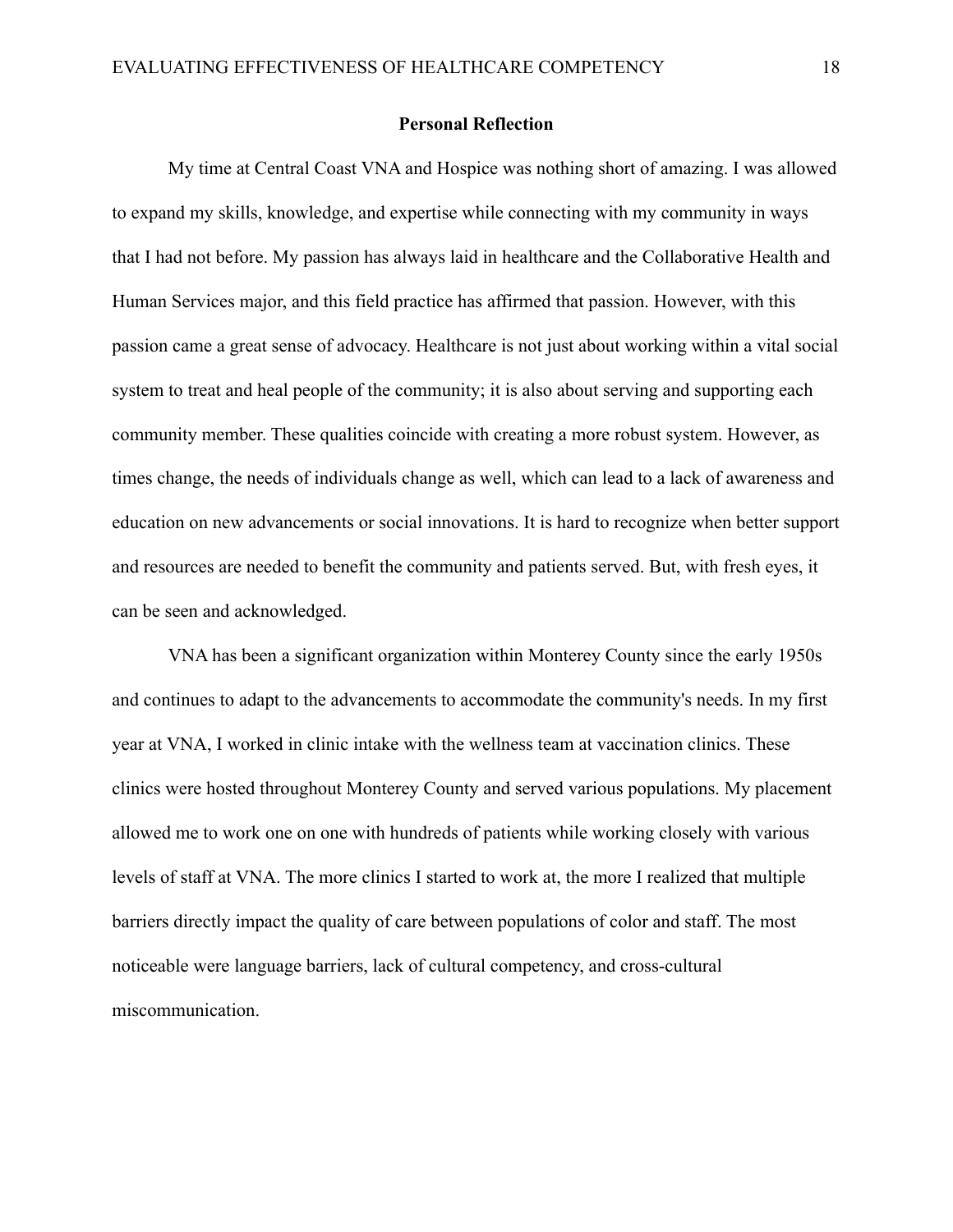In complete honesty, I have a unique situation. I grew up with three strong, dominant cultures. I was raised with the influences of Samoan, Hispanic, and Japanese cultures. All clearly have their own views and beliefs, but I was able to experience them merged into one life, my own. My experience has allowed me to understand and empathize with minority groups on a very personal level. However, my physical appearance has allowed those around me to treat me as if I was not a minority. Both of these experiences have worked together to instill a strong sense of advocacy and equality within me. Witnessing the unawareness of the barriers with staff, recognizing the impact on the patient, and understanding my unique background inspired my project.

My personal experiences, along with the barriers I recognized while working in the field, inspired me to create a capstone project that was powerful enough to spark change where change is needed. The original goal was to develop a training competency program focused on cultural literacy relevant to the patient base at VNA. However, with limited time and resources, I decided to shift my focus to creating a project that will start the process of requiring a cultural competency program for staff. To which, I researched health care needs in Monterey County and training importance and methods among healthcare staff. With the collected research, I put together a seminar that presented participants with five different training methods, each focused on cultural competency. Then I monitored the effectiveness and the need for the added competence requirement and more efficient delivery of staff training through participant surveys. This project had the goal of sparking change and bringing awareness to a vital systemic social issue. I can confidently say I accomplished that. In addition, my efforts and dedication to the matter brought attention to the organization's staff and department heads.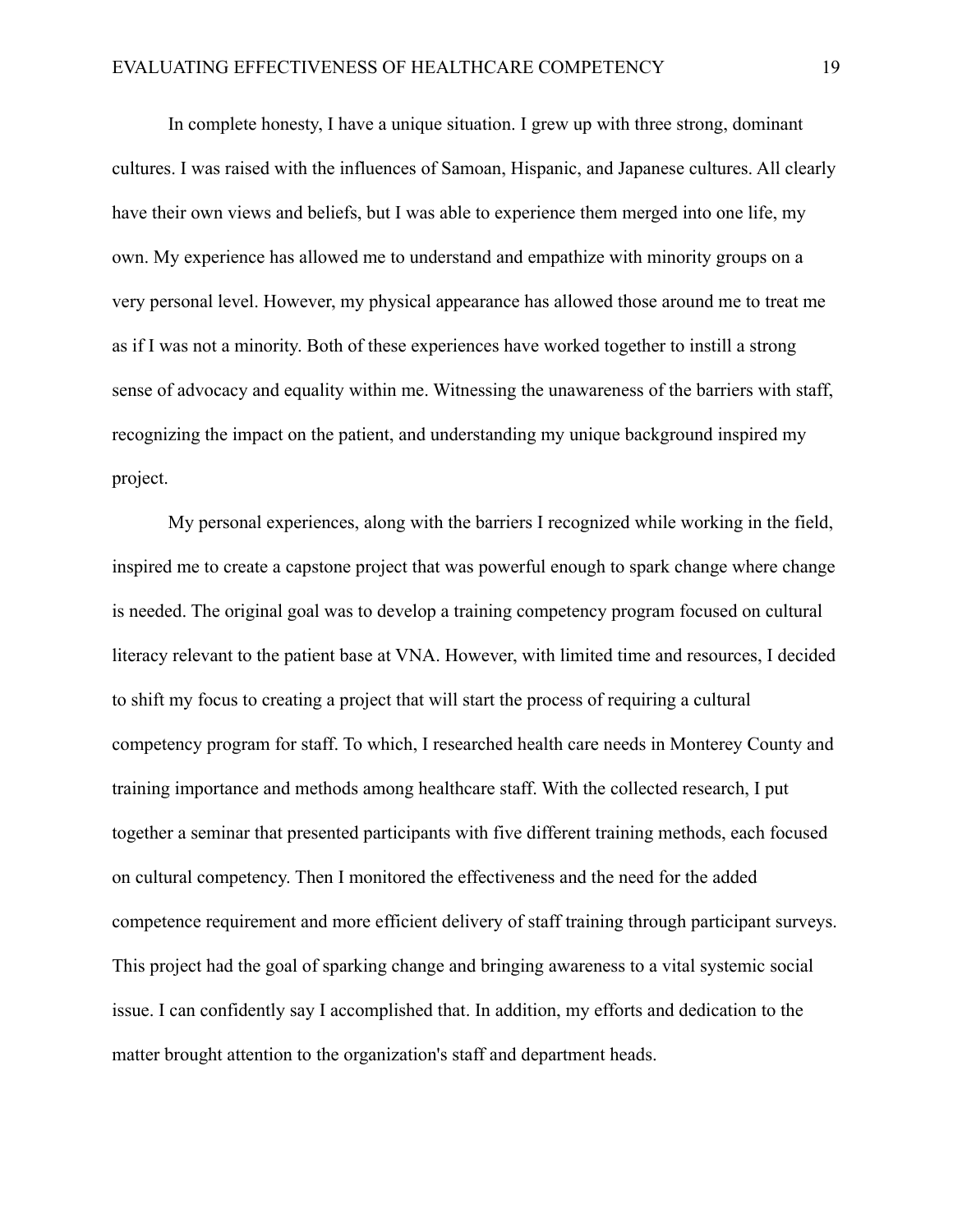Deciding to dedicate your time and education to Collaborative Health and Human Services is a powerful first step towards bettering society because this program promotes advocacy, integrity, equity, collaboration, and empathy. Internships can be intimidating, but my advice is always to remember that as a CHHS student, you can make a difference. Even when doing the right thing might seem hard or taking an honest stand might seem frightening, carry the qualities of advocacy, integrity, equity, collaboration, and empathy with you. Those qualities will never lead you astray from doing the right thing. So, to any future CHHS students, you got this.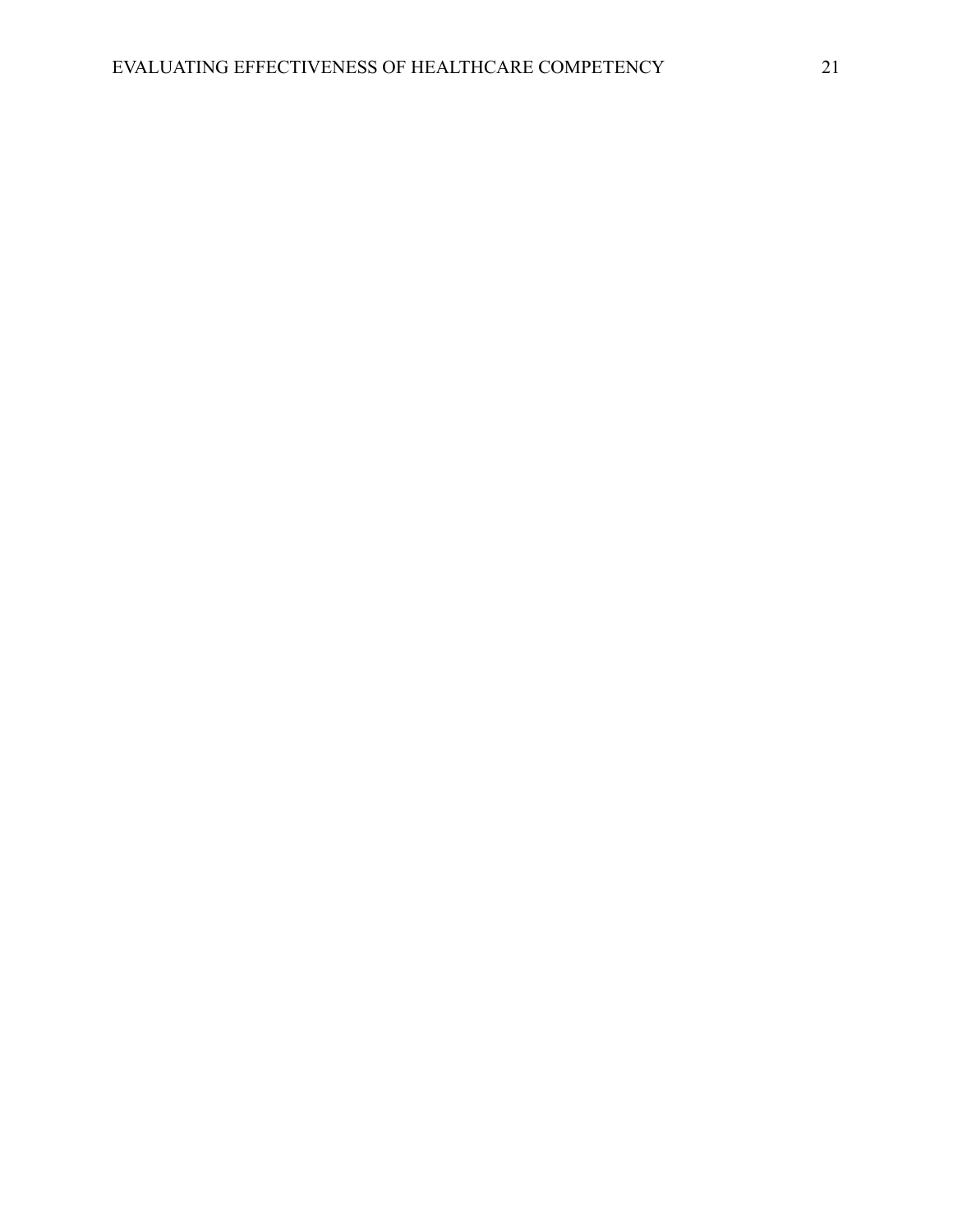#### **References**

- Berlin, E. A., & Fowkes, W. C., Jr (1983). *A teaching framework for cross-cultural health care. Application in family practice.* The Western journal of medicine, *139*(6), 934–938. <https://www.ncbi.nlm.nih.gov/pmc/articles/PMC1011028/>
- Betancourt, Joseph R. (2006). *Improving quality and achieving equity: the role of cultural competence in reducing racial and ethnic disparities in health care.* The commonwealth fund.
	- [https://www.commonwealthfund.org/sites/default/files/documents/\\_\\_\\_media\\_files\\_public](https://www.commonwealthfund.org/sites/default/files/documents/___media_files_publications_fund_report_2006_oct_improving_quality_and_achieving_equity__the_role_of_cultural_competence_in_reducing_racial_and_ethni_betancourt_improvingqualityachievingequity_961_pdf.pdf) ations fund report 2006 oct improving quality and achieving equity—the role of c ultural competence in reducing racial and ethni betancourt improvingqualityachievin [gequity\\_961\\_pdf.pdf](https://www.commonwealthfund.org/sites/default/files/documents/___media_files_publications_fund_report_2006_oct_improving_quality_and_achieving_equity__the_role_of_cultural_competence_in_reducing_racial_and_ethni_betancourt_improvingqualityachievingequity_961_pdf.pdf)
- CC VNA and Hospice. (2020). *About central coast vna & hospice*. VNA & Hospice Monterey, CA. <https://ccvna.com/about-vna/>
- Kirkpatrick, D. L., & Kirkpatrick, J. D. (2012). *Evaluating training programs: The four levels*. BK, Berrett-Koehler.
- Kleinman, A., Eisenberg, L., & Good, B. (1978). *Culture, illness, and care: clinical lessons from anthropologic and cross-cultural research*. Annals of internal medicine, 88(2), 251-258. [https://thinkculturalhealth.hhs.gov/assets/pdfs/resource-library/arthur-kleinmans-eight-qu](https://thinkculturalhealth.hhs.gov/assets/pdfs/resource-library/arthur-kleinmans-eight-questions.pdf) [estions.pdf](https://thinkculturalhealth.hhs.gov/assets/pdfs/resource-library/arthur-kleinmans-eight-questions.pdf)
- Kripalani, S., Bussey-Jones, J., Katz, M. G., & Genao, I. (2006). *A prescription for cultural competence in medical education*. Journal of General Internal Medicine, *21*(10), 1116–1120. <https://doi.org/10.1111/j.1525-1497.2006.00557.x>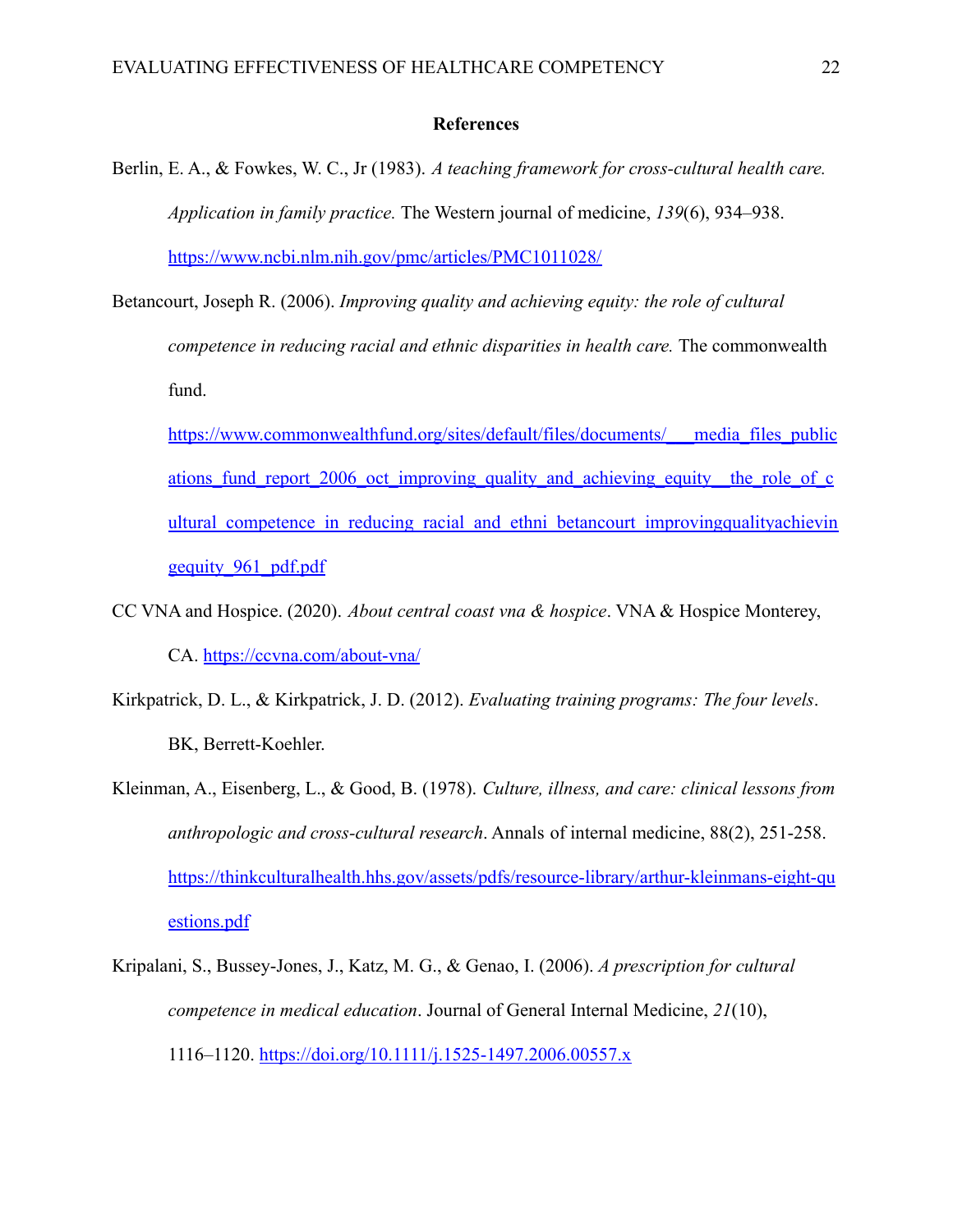Mandal, Ananya. (2019). *Disparities in access to health care.*

<https://www.news-medical.net/health/Disparities-in-Access-to-Health-Care.aspx>

Monterey County Civil Rights Office. (2018). *Language access and effective communication policy*. County of Monterey.

[https://www.co.monterey.ca.us/home/showpublisheddocument/60895/636519677878670](https://www.co.monterey.ca.us/home/showpublisheddocument/60895/636519677878670000) [000](https://www.co.monterey.ca.us/home/showpublisheddocument/60895/636519677878670000)

- Salinas Valley Memorial Healthcare System Management Team. (2020). *2020 community health needs assessment* [PDF]. <https://www.svmh.com/documents/content/2020CHNA.pdf>
- Tulane University. (2021). *How to improve cultural competence in health care*. Online Public Health & Healthcare Administration Degrees.

<https://publichealth.tulane.edu/blog/cultural-competence-in-health-care/>

US Census Bureau. (2021). *Quick facts: Monterey County, California*.

<https://www.census.gov/quickfacts/montereycountycalifornia>

Williams, D. R., & Rucker, T. D. (2020). *Understanding and addressing racial disparities in health care*. PubMed Central (PMC).

<https://www.ncbi.nlm.nih.gov/pmc/articles/PMC4194634/>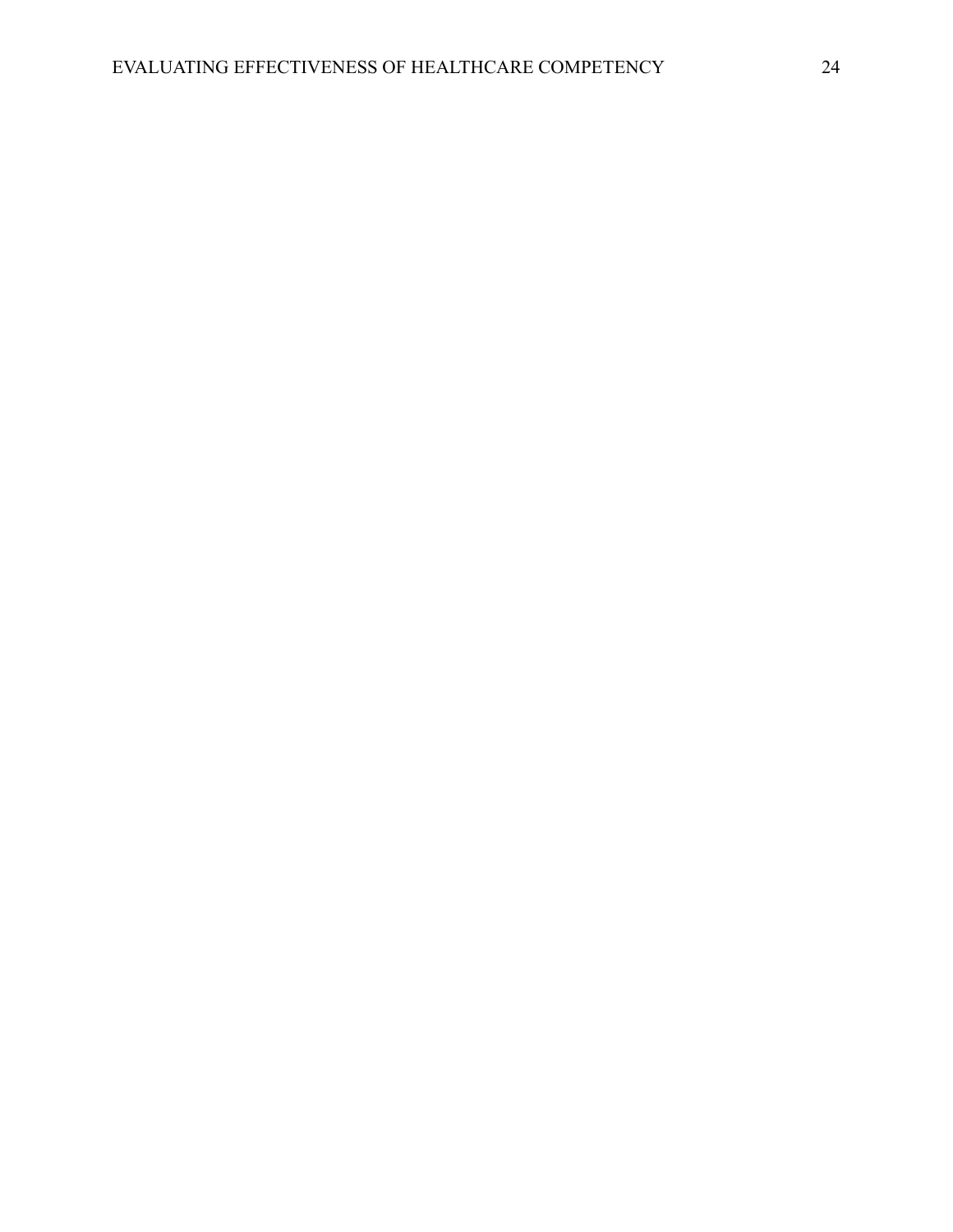# EVALUATING EFFECTIVENESS OF HEALTHCARE COMPETENCY 25

# **Appendix A**

# **Scope of Work**

| Activity                  | <b>JANUARY</b> | <b>FEBURARY</b>         | <b>MARCH</b>            | <b>APRIL</b>   | <b>MAY</b>     |
|---------------------------|----------------|-------------------------|-------------------------|----------------|----------------|
| Research                  | x              |                         |                         |                |                |
| Data Collection @ Agency  |                | $\mathbf X$             |                         |                |                |
| <b>Staff Meetings</b>     |                | $\overline{\mathbf{X}}$ | $\mathbf X$             |                |                |
| Develop Plan & Strategies |                |                         | $\overline{\mathbf{X}}$ |                |                |
| Put Together Team         |                |                         | $\overline{X}$          |                |                |
| Create & Develop Program  |                |                         | $\overline{\textbf{X}}$ |                |                |
| Set Up Training Date      |                |                         | $\overline{\mathbf{X}}$ |                |                |
| Send Out Surveys          |                |                         | $\overline{X}$          |                |                |
| <b>Implement Program</b>  |                |                         |                         | $\overline{X}$ |                |
| <b>Evaluate Program</b>   |                |                         |                         | $\mathbf X$    | $\overline{X}$ |
|                           |                |                         |                         |                |                |
|                           |                |                         |                         |                |                |

| Activity                    | Timeframe              |  |  |
|-----------------------------|------------------------|--|--|
| Research                    | January 31st           |  |  |
| Data Collection @ Agency    | Febuary 28             |  |  |
| <b>Staff Meetings</b>       | Febuarary 28 - March 4 |  |  |
| Develop Plan & Strategies   | March 4 - March 11     |  |  |
| <b>Put Together Team</b>    | March 4 - March 11     |  |  |
| Create & Develop Program    | March 14 - March 31    |  |  |
| <b>Set Up Training Date</b> | March 31               |  |  |
| <b>Send Out Surveys</b>     | March 14 - March 31    |  |  |
| <b>Implement Program</b>    | April 1 - 5            |  |  |
| <b>Evaluate Program</b>     | April 5 -8             |  |  |

| <b>Cultural Competency Training</b>       | <b>Vanessa Jennings</b> |                                                      |                                                                                         |                                                                           |                         |  |  |
|-------------------------------------------|-------------------------|------------------------------------------------------|-----------------------------------------------------------------------------------------|---------------------------------------------------------------------------|-------------------------|--|--|
| <b>Task</b>                               | <b>Timeline</b>         | Parties Involved                                     | Materials/Services Needed                                                               | <b>Completed Product</b>                                                  | Checklist               |  |  |
| <b>Project Introduction Meeting</b>       | By 02.01.22             | Mentor, Student                                      | Problem Model, project idea,<br>relevant research, notes                                | Approved project                                                          | $\vert\!\vert\!\vert$   |  |  |
| <b>Setup Staff Meetings</b>               | By 02.28.22             | Mentor, Student,<br>CEO, HR.<br><b>Outreach Team</b> | Problem Model, project idea,<br>relevant research, notes,<br>question sheet             | Obtain needed<br>statistics and data,<br>finalize plans, begin<br>surveys | ∨                       |  |  |
| Forming a Team                            | By 03.11.22             | Student, HR.<br><b>Department Heads</b>              | Problem Model, project<br>implementation guide, staff<br>roster, notes                  | Finalize a team to<br>implement project                                   | $\vert\downarrow\vert$  |  |  |
| Create and Develop Intro Survey           | By 03.11.22             | Student, HR.<br>Department<br>Heads, Project<br>Team | Introduction email and survey<br>link on google                                         | Gather results for<br>presentation, first<br>step of project<br>completed | $\checkmark$            |  |  |
| Presentation Creation and<br>Development  | By 03.31.22             | Student, HR,<br>Department Heads                     | Intro survey data, google slides,<br>google docs, research, project<br>plan             | Complete and<br>perfect main project                                      | $\vert\!\vert\!\vert$   |  |  |
| <b>Setup Training</b>                     | By 03.31.22             | Student, CEO,<br><b>Department Heads</b>             | Staff calendar, conference<br>room availability, project<br>proposals, project proposal | Secure location.<br>time, and date for<br>presentation                    | $\overline{\checkmark}$ |  |  |
| Create and Develop Exit Survey            | By 03.31.22             | Student, HR.<br>Department<br>Heads, Project<br>Team | Thank you email and survey<br>link on google                                            | Gather evaluative<br>results and save for<br>presentation date            | $\overline{\checkmark}$ |  |  |
| Project Implementation --<br>Presentation | By 04.08.22             | Student, HR.<br>CEO, Project<br><b>Teams</b>         | Conference room, surveys,<br>presentation, papers and pens                              | Completion of main<br>project and<br>completed data                       | $\overline{\vee}$       |  |  |
| <b>Project Evaluation</b>                 | By 04.22.22             | Student, CEO,<br>HR. Outreach<br>Team                | Exit survey results and<br>feedback                                                     | Completion of<br>evaluation to<br>support problem<br>model solution       | ∨                       |  |  |